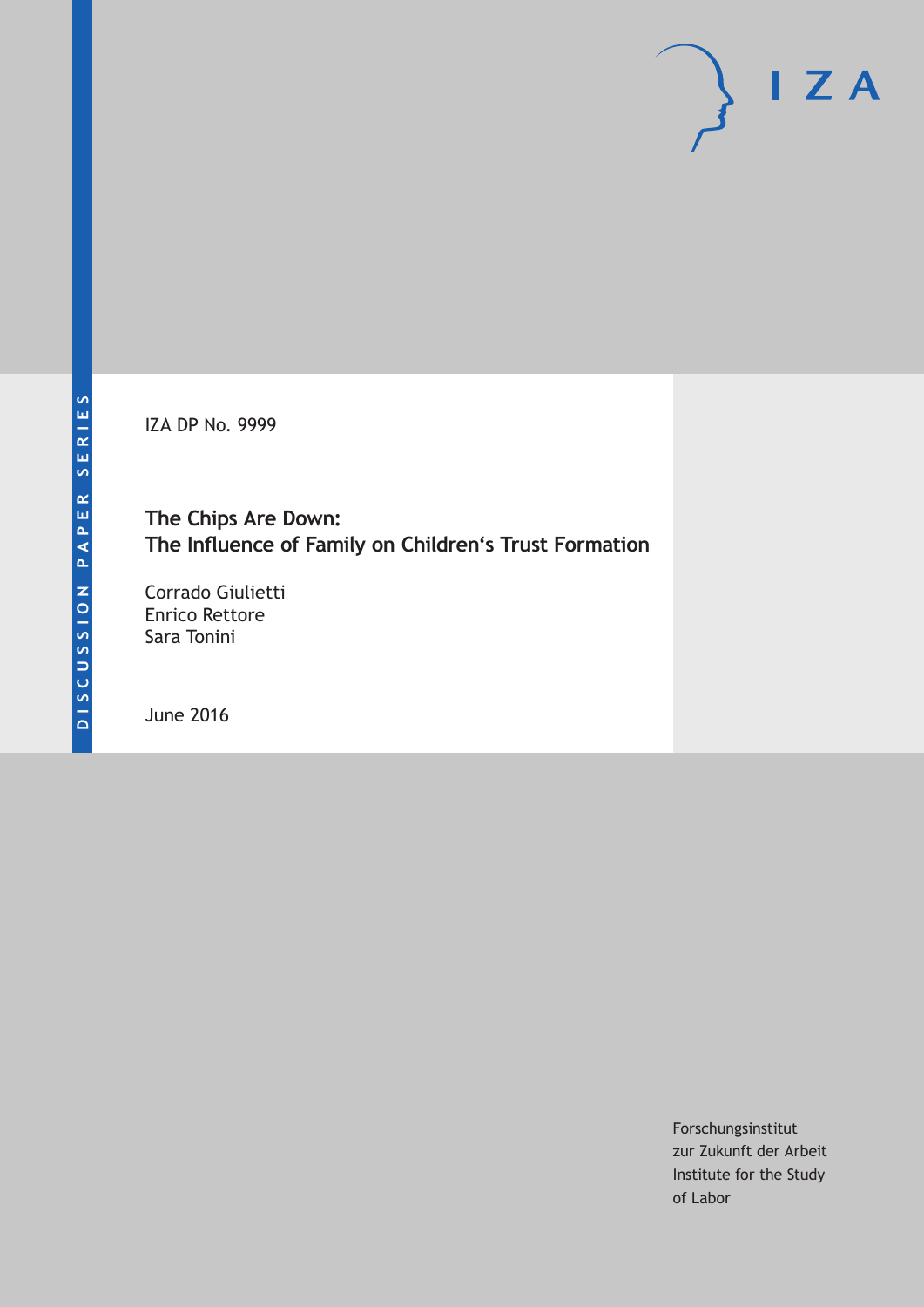# **The Chips Are Down: The Influence of Family on Children's Trust Formation**

# **Corrado Giulietti**

*University of Southampton and IZA* 

# **Enrico Rettore**

*University of Trento, FBK-IRVAPP and IZA* 

# **Sara Tonini**

*University of Trento*

# Discussion Paper No. 9999 June 2016

IZA

P.O. Box 7240 53072 Bonn **Germany** 

Phone: +49-228-3894-0 Fax: +49-228-3894-180 E-mail: iza@iza.org

Any opinions expressed here are those of the author(s) and not those of IZA. Research published in this series may include views on policy, but the institute itself takes no institutional policy positions. The IZA research network is committed to the IZA Guiding Principles of Research Integrity.

The Institute for the Study of Labor (IZA) in Bonn is a local and virtual international research center and a place of communication between science, politics and business. IZA is an independent nonprofit organization supported by Deutsche Post Foundation. The center is associated with the University of Bonn and offers a stimulating research environment through its international network, workshops and conferences, data service, project support, research visits and doctoral program. IZA engages in (i) original and internationally competitive research in all fields of labor economics, (ii) development of policy concepts, and (iii) dissemination of research results and concepts to the interested public.

IZA Discussion Papers often represent preliminary work and are circulated to encourage discussion. Citation of such a paper should account for its provisional character. A revised version may be available directly from the author.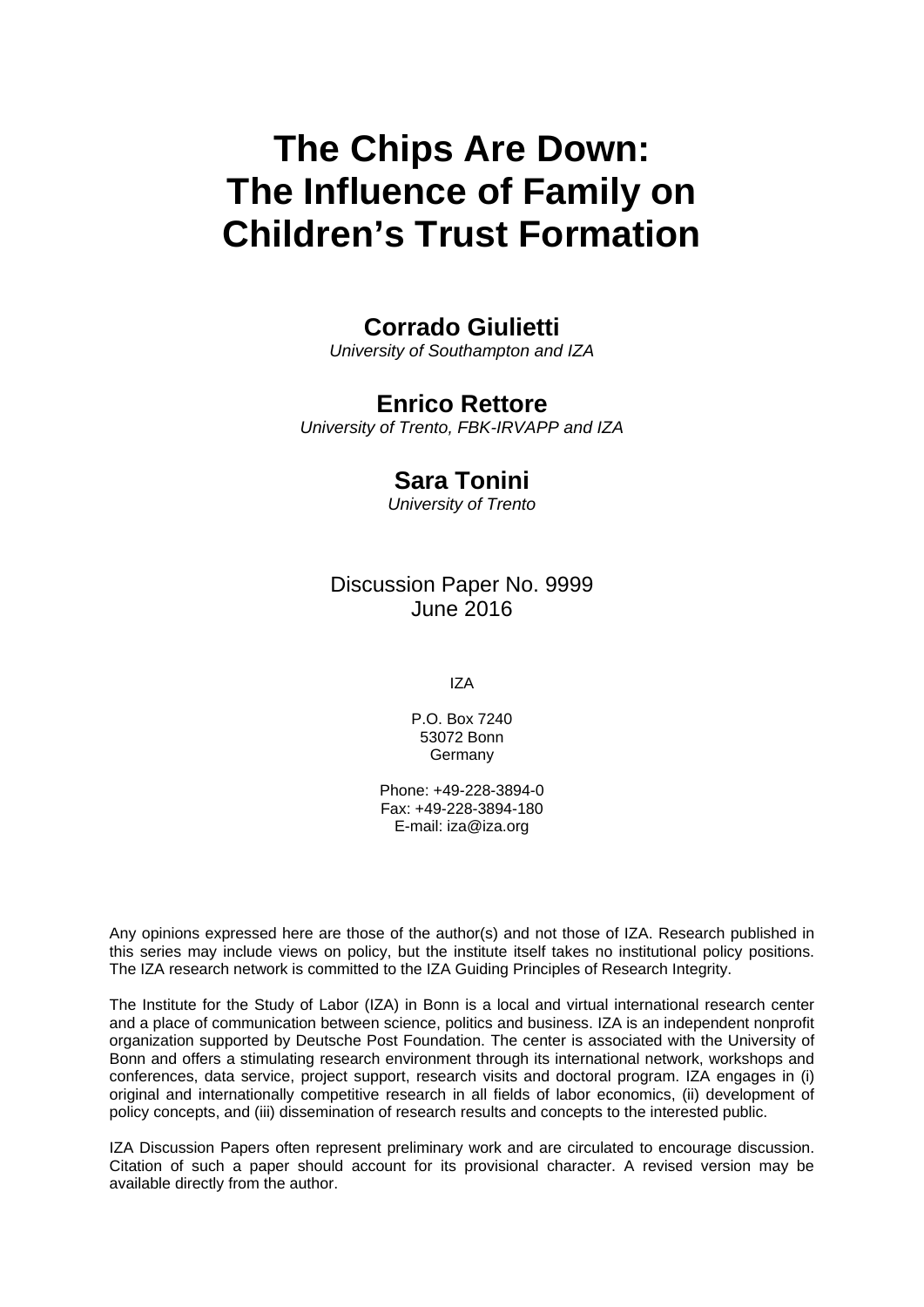IZA Discussion Paper No. 9999 June 2016

# **ABSTRACT**

# **The Chips Are Down: The Influence of Family on Children's Trust Formation\***

Understanding the formation of trust at the individual level is a key issue given the impact that it has been recognized to have on economic development. Theoretical work highlights the role of the transmission of values such as trust from parents to their children. Attempts to empirically measure the strength of this transmission relied so far on the cross-sectional regression of the trust of children on the contemporaneous trust of their parents. We introduce a new identification strategy which hinges on a panel of parents and their children drawn from the German Socio-Economic Panel. Our results show that: 1) a half to two thirds of the observed variability of trust is pure noise irrelevant to the transmission process; 2) this noise strongly biases the parameter estimates of the OLS regression of children's trust on parents' trust; however an instrumental variable procedure straightforwardly emerges from the analysis; 3) the dynamics of the component of trust relevant to the transmission process shed light on the structural interpretation of the parameters of this regression; 4) the strength of the flow of trust that parents pass to their children as well as of the sibling correlations due to other factors are easily summarized by the conventional  $R<sup>2</sup>$  of a latent equation. In our sample, approximately one fourth of the variability of children's trust is inherited from their parents while two thirds are attributable to the residual sibling correlation.

JEL Classification: J62, P16, Z1

Keywords: trust, intergenerational transmission, siblings correlations, cultural transmission

Corresponding author:

 $\overline{\phantom{a}}$ 

Corrado Giulietti Department of Economics Southampton University **Highfield** Southampton SO17 1BJ United Kingdom E-mail: c.giulietti@soton.ac.uk

<sup>\*</sup> We thank Armin Falk and participants at seminars at IZA, Southampton, IRVAPP, Cape Town and at the 19<sup>th</sup> IZA European Summer School in Labor Economics, the 2016 European Public Choice Society in Freiburg and the 2016 SOEP User Conference for their inspiring comments. Sara Tonini kindly acknowledges the financial support by the *Fondazione Universitá di Trento* under the *Dematté* grant.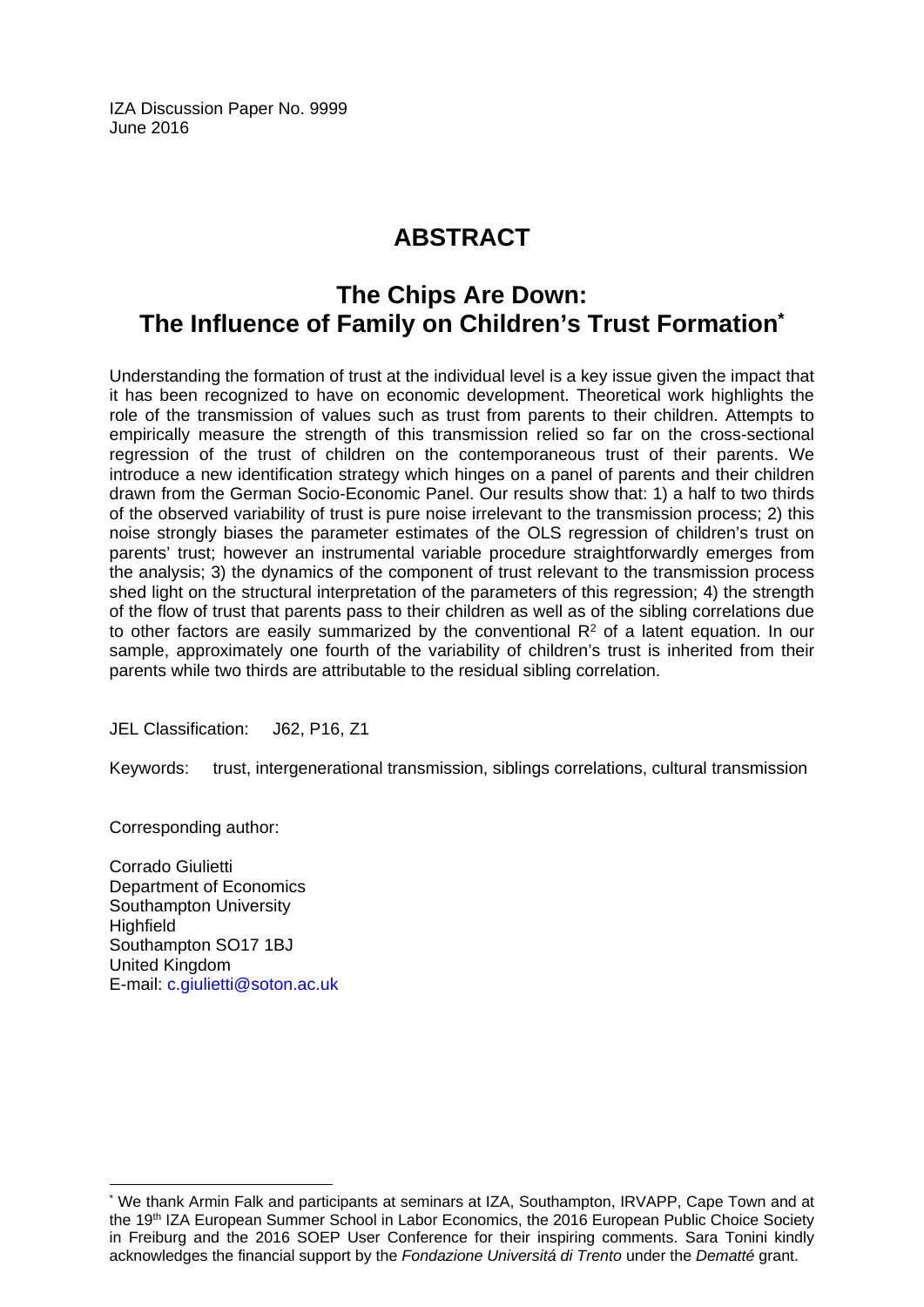### 1 Introduction

The role of culture on economic choices and its effect on economic development is the subject of a lively debate in recent research. Among the cultural traits, trust towards others is one of the the most studied by social scientists (see [Alesina and Giuliano,](#page-25-0) 20[1](#page-3-0)6 for a review).<sup>1</sup> Following the seminal contributions of [Banfield](#page-25-1) [\(1958\)](#page-25-1), [Coleman](#page-26-0) [\(1988,](#page-26-0) [1990\)](#page-26-1) and [Putnam](#page-27-0) [\(1993,](#page-27-0) [2000\)](#page-27-1), trust has been found to affect economic development [\(Knack and Keefer,](#page-27-2) [1997\)](#page-27-2), innovation [\(Fukuyama,](#page-26-2) [1995\)](#page-26-2), individual performance [\(Butler et al.,](#page-25-2) 2016), financial development and trade (see [Guiso](#page-26-3) [et al.,](#page-26-3) [2004,](#page-26-3) [2008c,](#page-26-4) [2009\)](#page-26-5), and firm productivity [\(Bloom et al.,](#page-25-3) [2012;](#page-25-3) [La Porta et al.,](#page-27-3) [1997\)](#page-27-3). For a comprehensive review of the role of trust in economics, see [Algan and Cahuc](#page-25-4) [\(2013\)](#page-25-4).<sup>[2](#page-3-1)</sup>

Considering the important influence of trust on economic outcomes, the process of its formation is of key interest. At a broader level, theoretical work has highlighted the role of intergenerational transmission of values – such as trust – shedding light on the persistence of ethnic differences [\(Bisin and Verdier,](#page-25-5) [2001\)](#page-25-5).<sup>[3](#page-3-2)</sup>. More recent studies have attempted to provide empirical content to the intergenerational transmission of values. In particular, using data from the German Socio-Economic Panel (GSOEP), [Dohmen et al.](#page-26-6) [\(2012\)](#page-26-6) analyze the transmission of trust and risk attitudes from parents to children within a regression framework whereby children's attitudes are modelled as a function of those of parents. Their results suggest the presence of a positive intergenerational correlation.[4](#page-3-3)

We build upon existing work and exploit longitudinal data to study how trust is transmitted from parents to their children. The cruciality of longitudinal data transpires in several steps of our analysis. First, we can disentangle the role of the direct transmission of trust from parents to children from that played by other factors of the environment shared by siblings. This distinction would not be possible with cross-sectional data.

<span id="page-3-0"></span>Second, we delve into the assumption that individual trust is invariant over time. This con-

<sup>&</sup>lt;sup>1</sup>In this paper, we refer to "generalized" trust, which concerns our beliefs about the anonymous other. In other words, trust refers to the relations among individuals who are not bound by the kind of personal ties that bind members of the same family, or fellow workers [\(Algan and Cahuc,](#page-25-4) [2013\)](#page-25-4).

<span id="page-3-1"></span><sup>2</sup>Effectively, [Arrow](#page-25-6) [\(1972\)](#page-25-6) states that "Virtually every commercial transaction has within itself an element of trust, certainly any transaction conducted over a period of time. It can be plausibly argued that much of the economic backwardness in the world can be explained by the lack of mutual confidence." Following his reasoning, the absence of markets or their malfunctioning, the misallocation of resources and, more generally, the differences in economic performance, could be ultimately attributed to the lack of trusting behavior.

<span id="page-3-2"></span><sup>&</sup>lt;sup>3</sup>Related work has shown the importance of intergenerational transmission on fertility and work practises across cultures (Fernández and Fogli, [2009;](#page-26-7) [Guiso et al.,](#page-26-8) [2006;](#page-26-8) Fernández, [2008\)](#page-26-9)

<span id="page-3-3"></span><sup>4</sup>An alternative strategy to identify the intergenerational transmission process is to focus on immigrants' attitudes. The central idea is to understand how immigrants' values – shaped by the diverse cultural and institutional background of their home countries – react and adapt to the environment in the common host country. For example, [Ljunge](#page-27-4) [\(2014\)](#page-27-4) estimates the intergenerational transmission of trust by analysing children of immigrants in 29 European countries with ancestry in 87 different nations. His approach entails performing regressions of the level of trust of second-generation immigrants on the average trust of the country of origin of parents. Remarkably, their results suggest that the transmission of trust is relevant only on the mother's side. [Moschion and Tabasso](#page-27-5) [\(2014\)](#page-27-5) use a similar approach with data on second generation immigrants in Australia and the United States to study how the mechanism of the transmission process varies in the two host countries.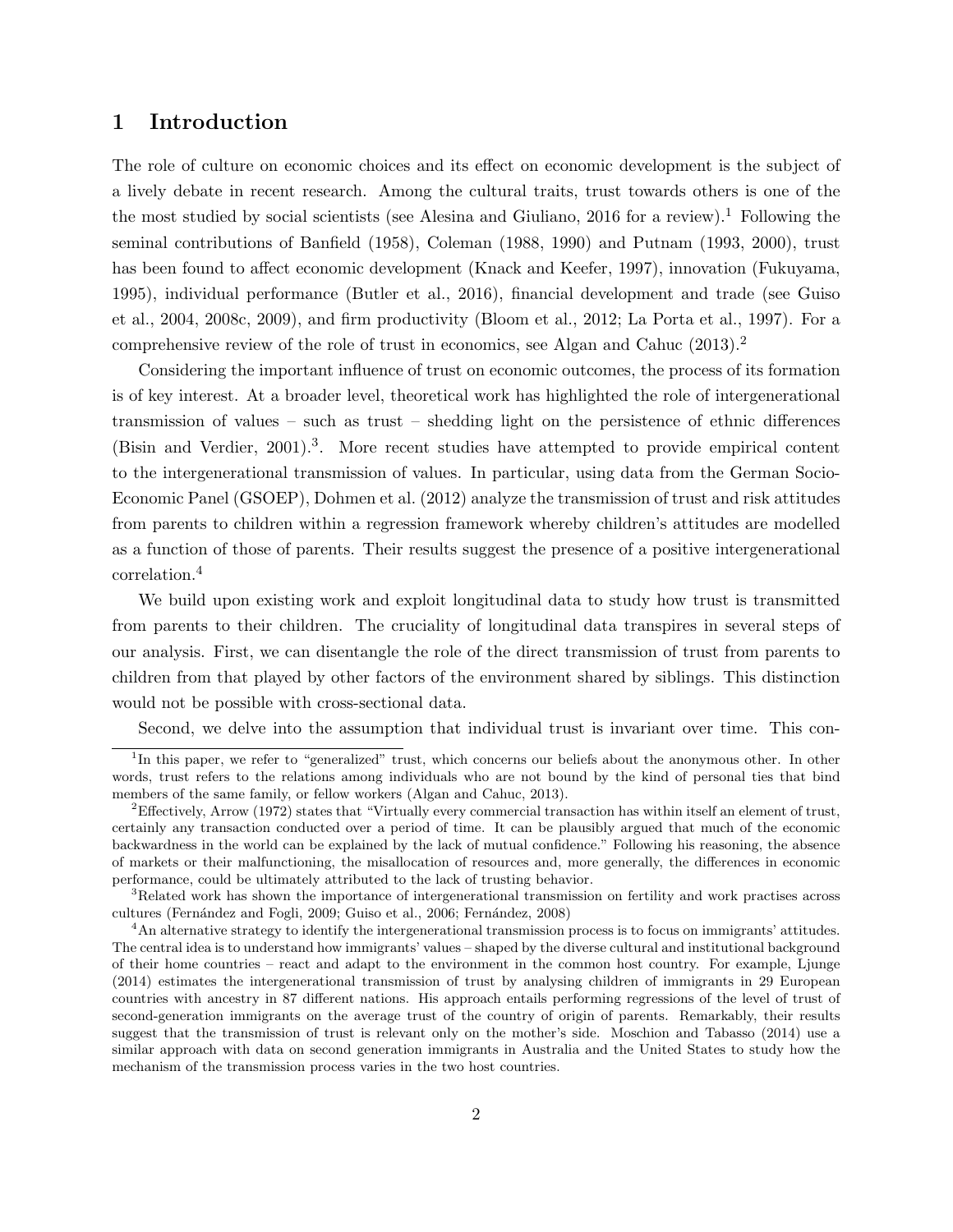jecture has been the crucial but somewhat controversial argument on which the existing empirical analysis hinges. It is crucial because parents' and children' trust used in regression analyses are contemporaneously measured at the time of the interviews – while ideally they should be gauged at the time the transmission took place. These two measurements are equivalent only under the invariance of trust over time. It is a controversial hypothesis too since, for instance, in their U.S. longitudinal study, [Poulin and Haase](#page-27-6) [\(2015\)](#page-27-6) find that generalized trust changes with age. We exploit a three-wave panel dataset constructed from the German Socio-Economic Panel to model the dynamics of individual trust over a decade, distinguishing between its permanent and transient component. Within this framework, we test for the invariance of the permanent component of trust finding no evidence to reject it. Remarkably, we find that the transient component accounts for a large fraction of the variance of observed trust.

Third, building on the distinction between the two components, we argue that only permanent trust matters for the transmission process. To circumvent the unobservability of permanent trust, we show that the *unfeasible* regression of the permanent trust of children on the permanent trust of their parents is equivalent to estimating the regression of the observable counterparts of permanent trust using the lagged levels of parents' trust as instruments for the corresponding current level.

Last but not least, we show how to evaluate the relative importance of the intergenerational transmission and the residual siblings correlation to the formation of children's trust. As pointed out by [Solon et al.](#page-27-7) [\(1991\)](#page-27-7) in their study on the role of family background as a determinant of the economic status of children, the distinction between transient and permanent components is crucial.

In summary, the contribution of our study is threefold. 1) From a methodological point of view, we provide a setup for the study of the evolution of individual trust over time – as well as of its intergenerational transmission – which can be adapted to other attitudes and cultural values; 2) We complement existing work on intergenerational transmission of trust by clarifying the conditions required to attach a structural interpretation to parameter estimates of a regression of the trust of children on the contemporaneous trust of their parents; 3) We separately identify the intergenerational correlation and the residual siblings correlation; 4) We derive both a simple estimator of the transmission parameters and an appropriate measure of the strength of the transmission process between generations.

The main results can be summarised as follows: i) in line with previous work, but with stronger effect, we find that it is the mother that has a substantial role on the transmission of permanent trust to children. On the other hand, the correlation between the permanent trust of fathers and their children is due to the strong correlation between the permanent trust of the two parents; ii) the strength of the intergenerational transmission is far from being substantial. We find that the parents' permanent trust accounts for approximately 20% of the variance of children's permanent trust; iii) on the other hand, the residual siblings correlation accounts for a large proportion of that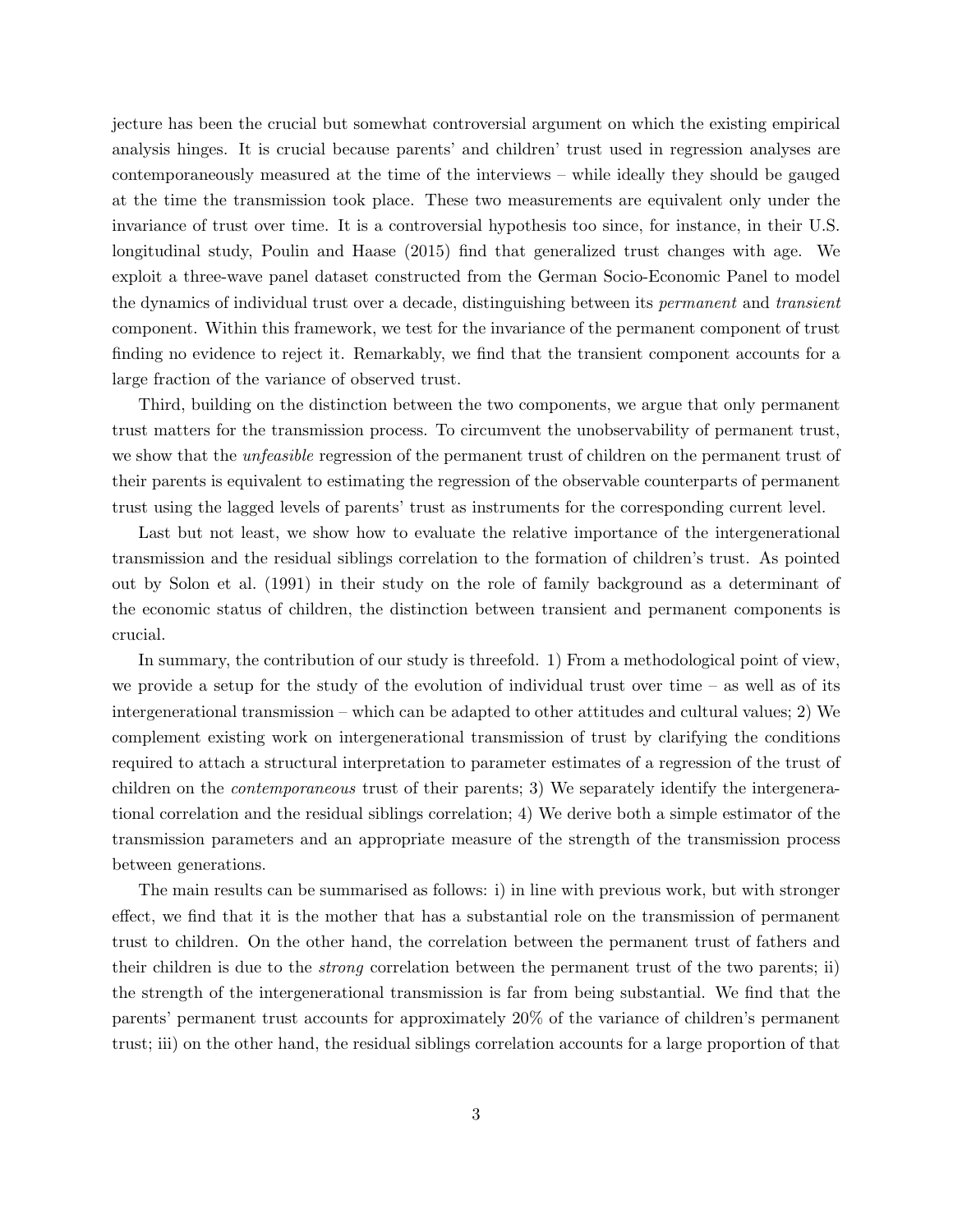variance, pointing to the existence of environmental factors shared by siblings which are independent on their parents' trust but are relevant to the formation of their own trust.

The remainder of the paper is organized as follows. Section 2 provides a brief review of the literature on cultural transmission. Section 3 outlines a framework where we introduce the distinction between permanent and transient trust and clarifies the conditions required to attach a structural interpretation of the regression parameters. Section 4 describes the data and the econometric model. Section 5 presents the results of the test for invariance of trust and of the estimates of intergenerational transmission parameters and residual siblings correlation. Section 6 follows with a discussion of our results and of their implication for the literature on long term persistence. Section 7 concludes.

### 2 Theoretical background

The first theoretical frameworks for the study of cultural transmission are due to [Cavalli-Sforza](#page-26-10) [and Feldman](#page-26-10) [\(1981\)](#page-26-10) and [Boyd and Richerson](#page-25-7) [\(1988\)](#page-25-7), who apply models of evolutionary biology to the transmission of beliefs, preferences and norms. These works show how cultural traits can be acquired through learning and other forms of social interactions. Cultural transmission is seen as the result of the direct vertical socialization (the role played by parents), and the horizontal and oblique socializations (taking place in the society). Horizontal and oblique socializations can be described as imitation and learning behaviors, and refer mainly to the interactions with peers and the environment outside the family. Cultural transmission is different from genetic evolution, although the two can interact. The distinct effects of the cultural, environmental, and genetic factors on cognitive and non-cognitive skills of an individual is at the core of a lively debate on "nature" versus "nurture", which is the object of study of several disciplines, from behavioral genetics to social sciences (for a survey, see [Sacerdote,](#page-27-8) [2011\)](#page-27-8).

With the growing evidence of the persistence of ethnic and religious traits across generations, cultural transmission has recently gained new emphasis in the theoretical and empirical literature. It has been documented how migrants generally struggle to maintain specific traits of the culture of the country of origin. The cultural renaissance of several ethnic and religious communities in the U.S. (Orthodox Jews, for example) apparently endangered, is a significant case. Similarly, Africa has witnessed the persistence of tribal distinctions even after the emergence of national institutions.[5](#page-5-0) During the last decade, [Bisin and Verdier](#page-25-8) [\(2000,](#page-25-8) [2001\)](#page-25-5) have significantly extended existing models. In particular, they introduced the parental socialization choice, which is motivated by what they call imperfect empathy. In their framework, parents are altruistic and care about children's choices, which are however evaluated using the parents' preferences. Children acquire traits through their parents' socialization choices and by learning from the social environment in

<span id="page-5-0"></span> ${}^{5}$ For a comprehensive review, see [Bisin and Verdier](#page-25-9) [\(2005\)](#page-25-9).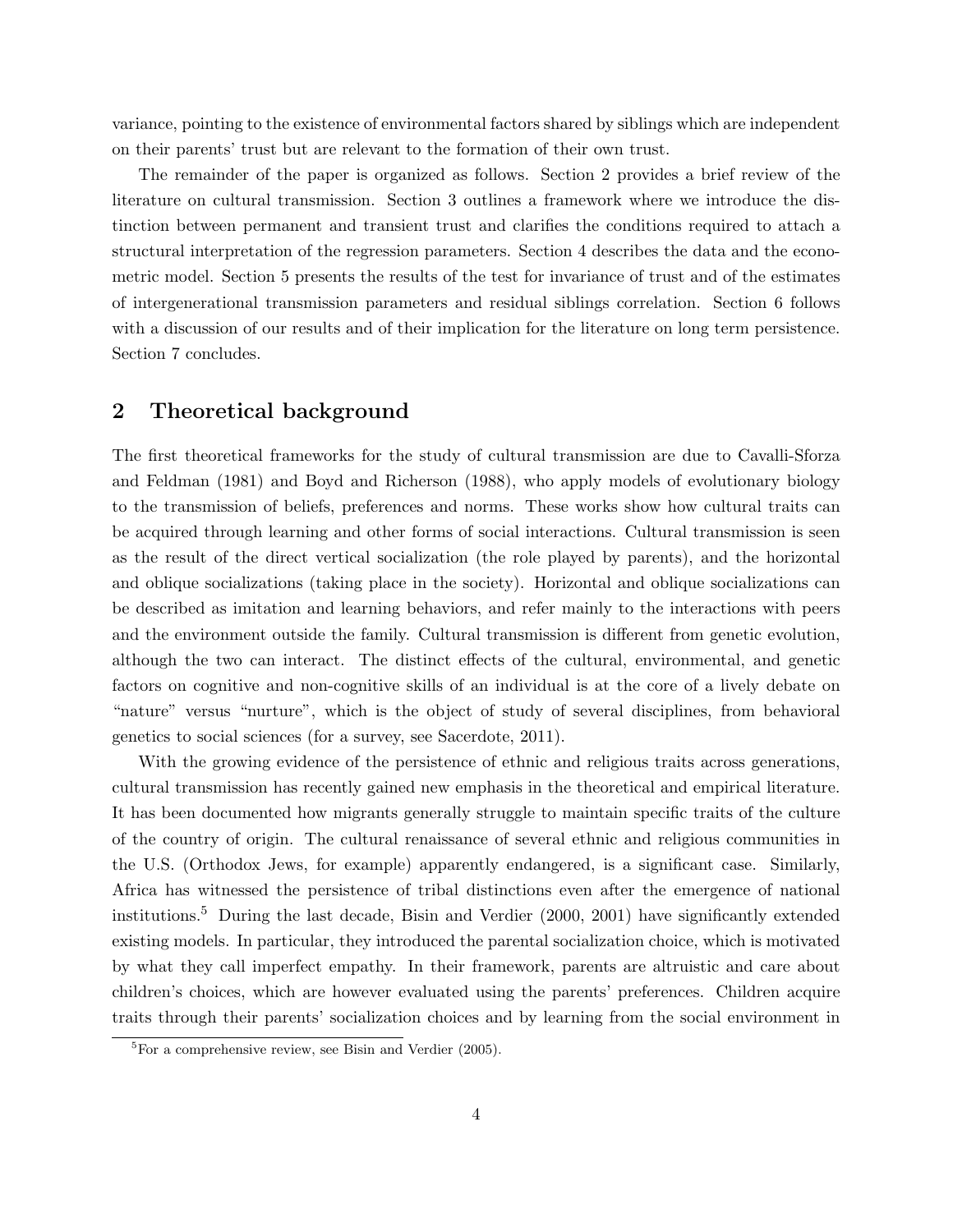which they grow up. Parents choose the optimal socialization effort taking into consideration also the environment. Specifically, parental choices depend on the distribution of the population with respect to the relevant trait. [Bisin et al.](#page-25-10) [\(2009\)](#page-25-10) further extend this model by analyzing multi-trait populations. In our empirical analysis, we endeavor to reconcile vertical and horizontal socialization within the family by quantitatively estimating and distinguishing the roles of the intergenerational correlation (deemed to capture vertical socialization) and the residual siblings correlation (which is thought to embody horizontal socialization).

### 3 Analytical framework

Let the *observable* level of trust for father  $i$  at time  $t$  be:

<span id="page-6-1"></span>
$$
Tf_{it} = Tf_{it}^p + vf_{it} \tag{1}
$$

where  $T f_{it}^p$  is his permanent level of trust at time t and  $v f_{it}$  is a zero mean transient shock uncorrelated over time and unrelated to past, current and future values of the permanent trust. To fix ideas, let the evolution of the permanent level of trust over time be driven by the following model:

<span id="page-6-0"></span>
$$
Tf_{it}^p = \rho T f_{it-1}^p + (1 - \rho) u f_{it}
$$
\n(2)

where  $uf_{it}$  is a permanent shock hitting  $Tf_{it}^p$  at time t. The permanent shock is uncorrelated over time and uncorrelated to past values of the permanent trust.

The intuition motivating this model is as follows.  $Tf_{it-1}^p$  is the level of *permanent* trust of father i at time  $t - 1$  summarizing past and current events relevant to his lasting belief on whether one can trust people. At time t he experiences the unpredictable shock  $(uf_{it}, v f_{it})$ . The component  $uf_{it}$ brings news relevant to the father's lasting belief, therefore updating his permanent trust according to equation [\(2\)](#page-6-0). The component  $v f_{it}$  affects the *current* level of observable trust but does not bring any news relevant to the father's lasting belief. Accordingly, it does not leave any trace on the father's future belief.

With this simple framework we introduce two novel aspects. First, we distinguish between *ob*servable and permanent trust. Previous studies do not contemplate a transient component of trust, implicitly assuming that the transient shock  $v f_{it}$  is negligible. Presumably, only permanent trust is relevant for the intergenerational transmission, in that transient shocks – being uninformative about the updating process of father – are unlikely to be passed to the child. In the following, we will show that the latter is actually a testable implication of the model. Since the father's permanent trust is observable only through  $v f_{it}$ , the presence of a transient shock raises the classic measurement error problem to the purpose of the econometric identification of the intergenerational transmission.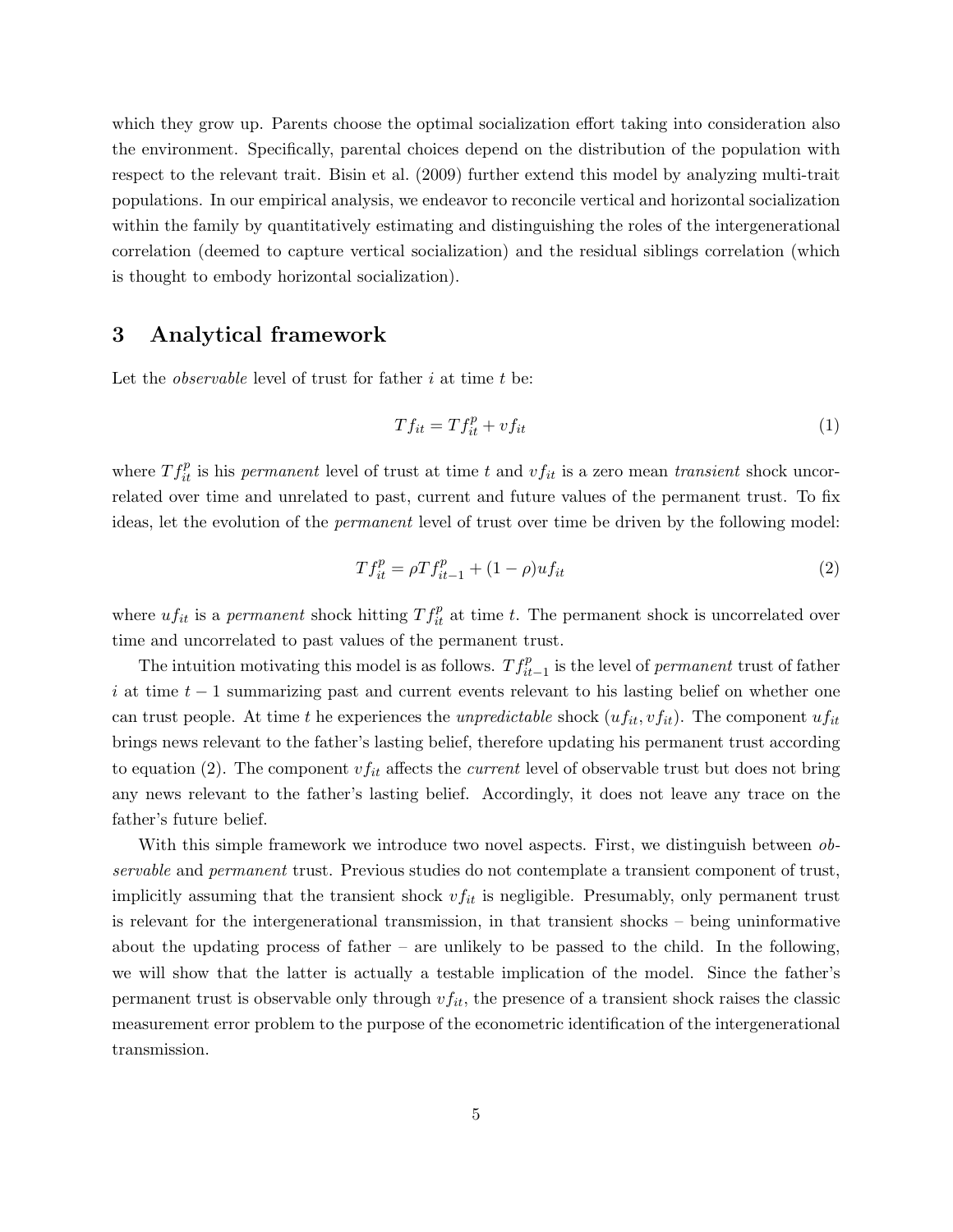The second aspect is that we delve into an important implicit assumption made in the existing literature, namely that trust is invariant over time. Empirically speaking, this assumption is rejected by the evidence we provide in Table [1.](#page-19-0) Still, it could be recast in our framework with reference to the permanent component of trust:

<span id="page-7-1"></span>
$$
Tf_{it}^p = Tf_{it-1}^p = Tf_i^p \tag{3}
$$

In the following, we show that this restriction has testable implications. Key to the feasibility of this test is the availability of panel data of individuals observed at least at three points in time.

The observable trust for mothers and children,  $T m_{it}$  and  $T c_{it}$ , their permanent trust,  $T m_{it}^p$ and  $T c_{it}^p$ , their transient and permanent shocks  $vm_{it}$ ,  $vc_{it}$ ,  $um_{it}$  and  $uc_{it}$ , as well as the equations linking permanent and observable trust and their dynamics are defined in the same manner as for fathers.

Turning to the transmission process, the equation relating the permanent trust of children to the contemporaneus permanent trust of their parents is:

<span id="page-7-0"></span>
$$
T c_{it}^p = \beta_0 + \beta_1 T f_{it}^p + \beta_2 T m_{it}^p + \epsilon_{it}
$$
\n
$$
\tag{4}
$$

where the subscript  $t$  refers to the time at which the interview takes place. Note that information is collected at the same time for fathers, mothers and children. Our equation is similar to the one adopted in the existing literature on intergenerational transmission of trust, the important novelty being that in our framework we emphazise that it is the permanent trust which is passed on from parents to their children.

There are a number of issues one needs to carefully take into account in order to attach a structural interpretation to the coefficients in equation [\(4\)](#page-7-0) and to consistently estimate them. Since in our dataset the permanent trust of children is observed (up to measurement errors) when they are at least 17 years old, modelling the mechanism of transmission from the early childhood to the late adolescence of children is not possible. This is a common and known limitation in this type of studies. However, a feasible and interesting alternative is to model the link between the level of permanent trust of children at age 17 – when the intergenerational transmission is presumably completed – and the trust that parents put in the process up to that time. This is a kind of reduced form model linking inputs to the outputs and silently skipping over the circumstances inside the black box of the transmission process.

Even when recasting the problem this way, several issues persist. First, the trust that parents input in the transmission process is the one that covers the years when transmission took place, not the one we observe at the time we collect our survey data. This implies that to achieve a meaningful structural interpretation of the parameters in equation [\(4\)](#page-7-0), one needs to explicitly account for the dynamics of the permanent trust of parents over time.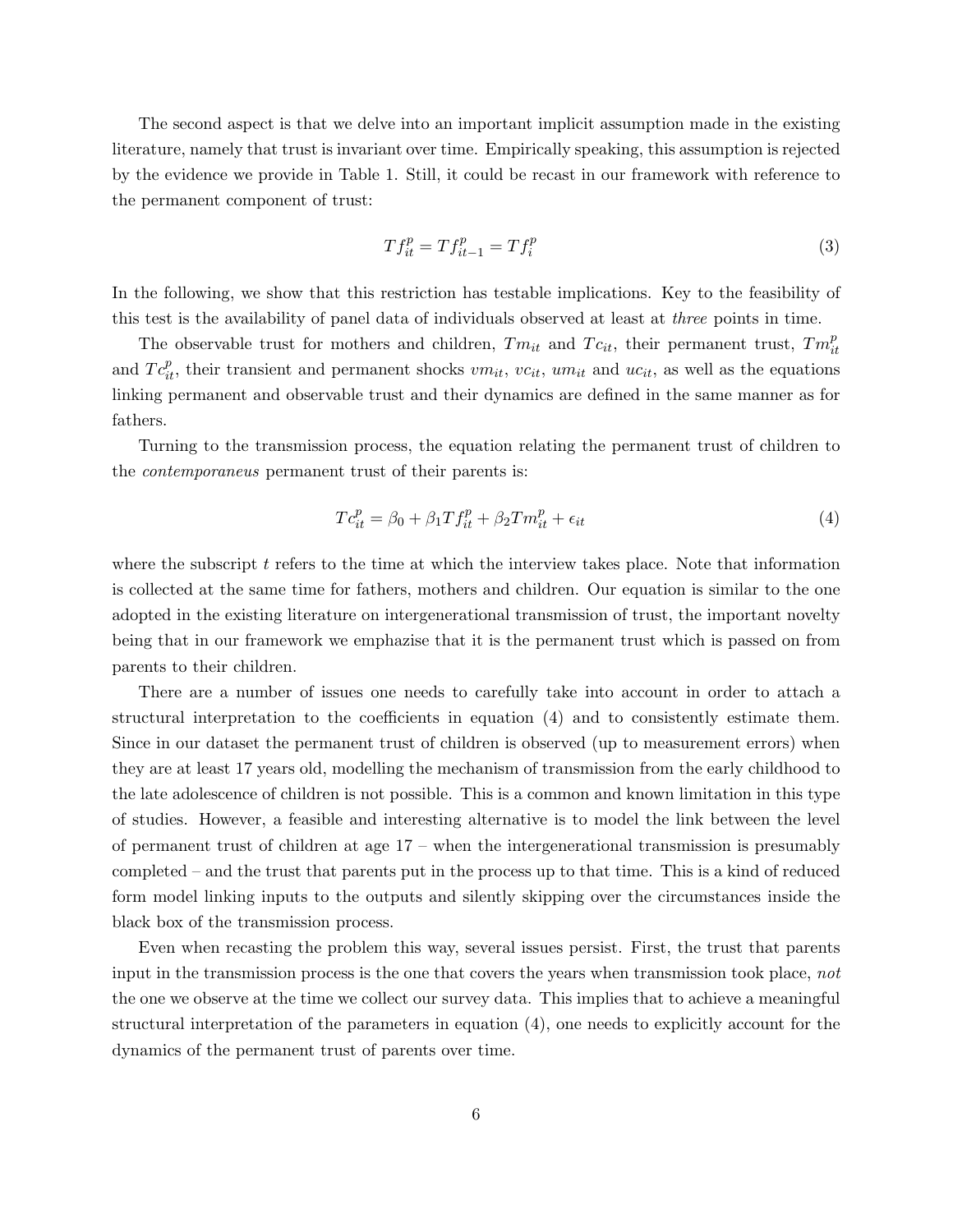Second, to our purposes, we should ideally use the trust of children exactly at age 17 (or just above 17), i.e., right at the age by when the transmission is presumably completed. To gain statistical precision, we instead include in our sample children of any age (see Section [4.1](#page-9-0) for details on sample selection). Hence the trust we observe for children refers to their age at the time of the interview, and not at 17. The major implication is that one needs to explicitly account for the dynamics of the permanent trust from age 17 onwards.

The third issue relates to the fact that, even though parameters in equation [\(4\)](#page-7-0) deserved a structural interpretation, their identification would be problematic if the permanent trust of children and of their parents were affected by correlated permanent shocks, since this would induce the endogeneity of the permanent trust of parents. Related to this, an additional potential issue could be a reverse causal link going from the trust of children to the trust of their parents. Both these cases of endogeneity would lead to inconsistent OLS estimates.

Importantly, however, there is at least one special case when all the issues above do not arise. If the permanent trust of parents and children were time invariant, this means that observing them (up to measurement errors) at the time of the survey would still provide a valid measure for both the permanent trust of parents when the transmission took place and the trust of children at age 17. Moreover, invariance of permanent trust would be sufficient to exclude the existence of permanent shocks, therefore ruling out the endogeneity of  $Tf_{it}^p$  and of  $Tm_{it}^p$  in equation [\(4\)](#page-7-0). It is therefore crucial to test whether the hypothesis of trust invariance holds, before turning to the estimation of the transmission equation.

A fourth issue is that to obtain a feasible version of the transmission equation [\(4\)](#page-7-0), one needs to replace the unobservable permanent trust of children and of their parents by their error-ridden observable counterparts:

<span id="page-8-0"></span>
$$
Tc_{it} = \beta_0 + \beta_1 Tf_{it} + \beta_2 Tm_{it} + \epsilon_{it} + vc_{it} - \beta_1 vf_{it} - \beta_2 vn_{it}
$$
\n
$$
\tag{5}
$$

This raises the problem of how to estimate this feasible equation taking into account the endogeneity problem raised by the measurement errors in the observable trust of parents (as well as by the possible correlation between the measurement errors of parents and of their children).

Last but not least, key to the identification of the structural parameters in equation [\(4\)](#page-7-0) is controlling for possible confounders which could be correlated to the trust of parents and children. To deal with this issue, we check the sensitivity of the estimates of [\(5\)](#page-8-0) to the inclusion of several observables.

To quantify the strength of the transmission process, we follow the standard practice in the literature on intergenerational transmission and consider the fraction of the variance of  $T c^p$  explained by  $(Tf^p, Tm^p)$ . This depends both on the size of the coefficients  $\beta_1$  and  $\beta_2$  and on the degree of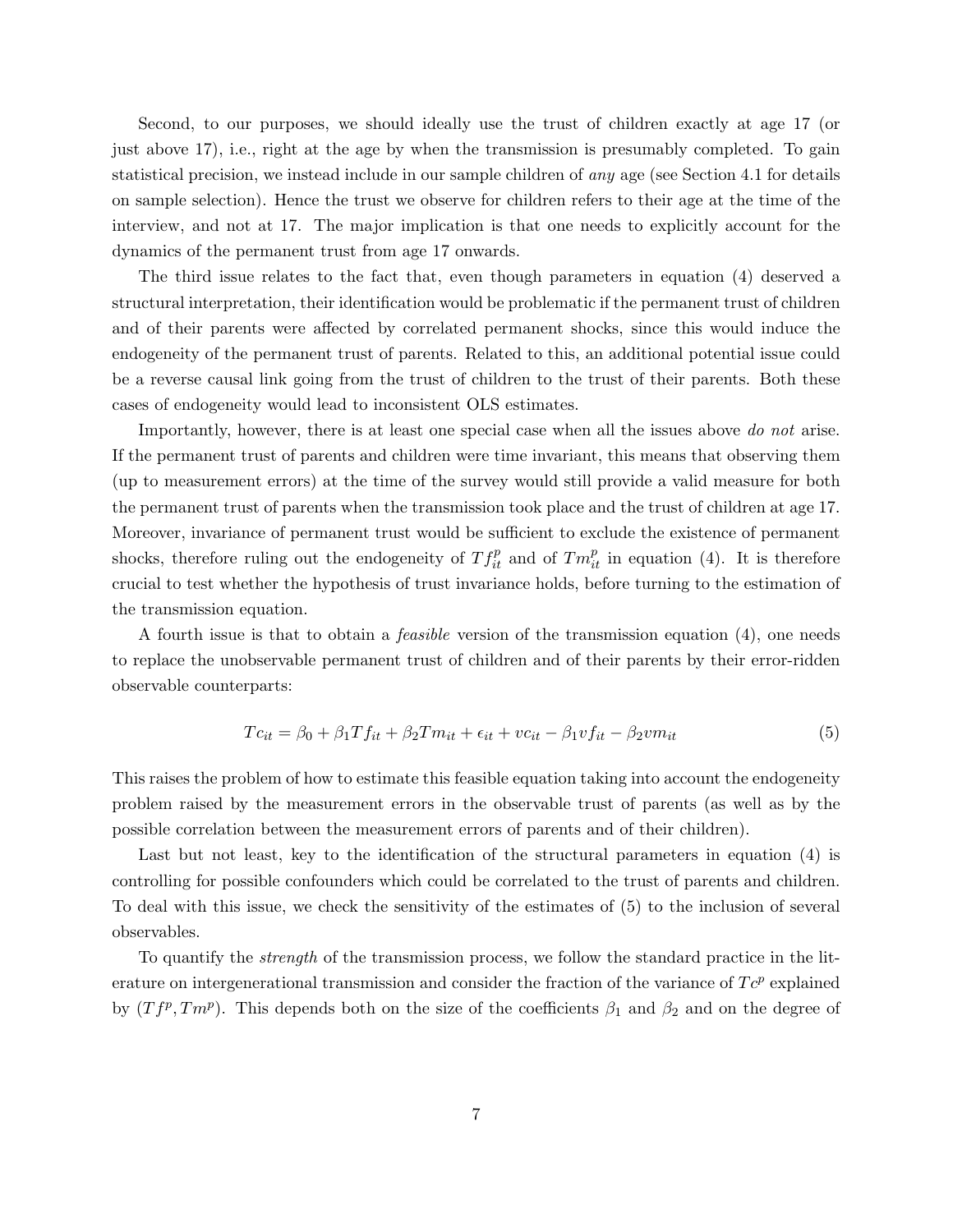correlation between the permanent trust of parents:

<span id="page-9-3"></span>
$$
\beta_1^2 var\{Tf_{it}^p\} + \beta_2^2 var\{Tm_{it}^p\} + 2\beta_1\beta_2 cov\{Tf_{it}^p, Tm_{it}^p\}.
$$
\n(6)

Distinguishing between observable and permanent trust is crucial to properly assess the extent to which children inherit trust from their parents. Even leaving aside the issue of how to estimate the coefficients  $\beta_1$  and  $\beta_2$  (see below Section [4.2\)](#page-10-0), it is clear that the relevant  $R^2$  should be evaluated with respect to the variance of  $Te^p$  and not of T<sub>c</sub>. Whether this distinction is important is an empirical issue to which we devote the next section, where we provide an estimate of the variance of the two components.

### 4 Econometrics

#### <span id="page-9-0"></span>4.1 Data

Our panel of parents and children is drawn from the German Socio-Economic Panel (GSOEP). The GSOEP is a large longitudinal survey extensively used by economists and that has been the base for intergenerational studies (see, e.g., [Dohmen et al.,](#page-26-6) [2012\)](#page-26-6). The survey was introduced in West Germany in 1984 and collected data on 12,000 households; in 1990, it was extended to include about 2,000 households from East Germany.[6](#page-9-1) Two features of GSOEP are key to our study. First, the survey "tracks" individuals, which means that those who move internally in Germany can still be followed over time, thereby reducing attrition. Second, it provides indicators to match children with their biological parents inside the panel. This feature is essential in order to construct families and observe them over time. A family is defined as the parental couple (mother and father) and their biological child(ren). Given the structure of GSOEP it is not necessary for the family members to live in the same household in order to be observed in the panel.[7](#page-9-2)

We included in the sample all couples who took part continuously into the survey in the waves 2003, 2008 and 2013 with at least one child of age 17 or older in 2013. Crucial to our analysis, this sample selection implies that we observe the trust of both parents in three time periods. The trust of children included in the sample is observed at least in 2013. For a subset of children, trust is also observable in either or both the previous waves (2003 and 2008) provided they were at least 17 and present during the survey (see Table [A2](#page-29-0) in the Appendix for details on the number of waves children are observed). The age distribution of fathers, mothers and children in 2013 is set in Figure [1.](#page-18-0)

<span id="page-9-1"></span><sup>6</sup>A detailed description of GSOEP data can be found in [Wagner et al.](#page-27-9) [\(2007\)](#page-27-9). The panel has been assembled using PanelWhiz, see [Haisken-DeNew and Hahn](#page-27-10) [\(2010\)](#page-27-10) for details.

<span id="page-9-2"></span><sup>&</sup>lt;sup>7</sup>It is possible, however, that some children already left the households at the time of the first survey, and hence they are not part of the panel, despite being part of the family. Table [2](#page-20-0) classifies families in terms of number of children who are part of the sample and total number of children (i.e., including those outside the sample).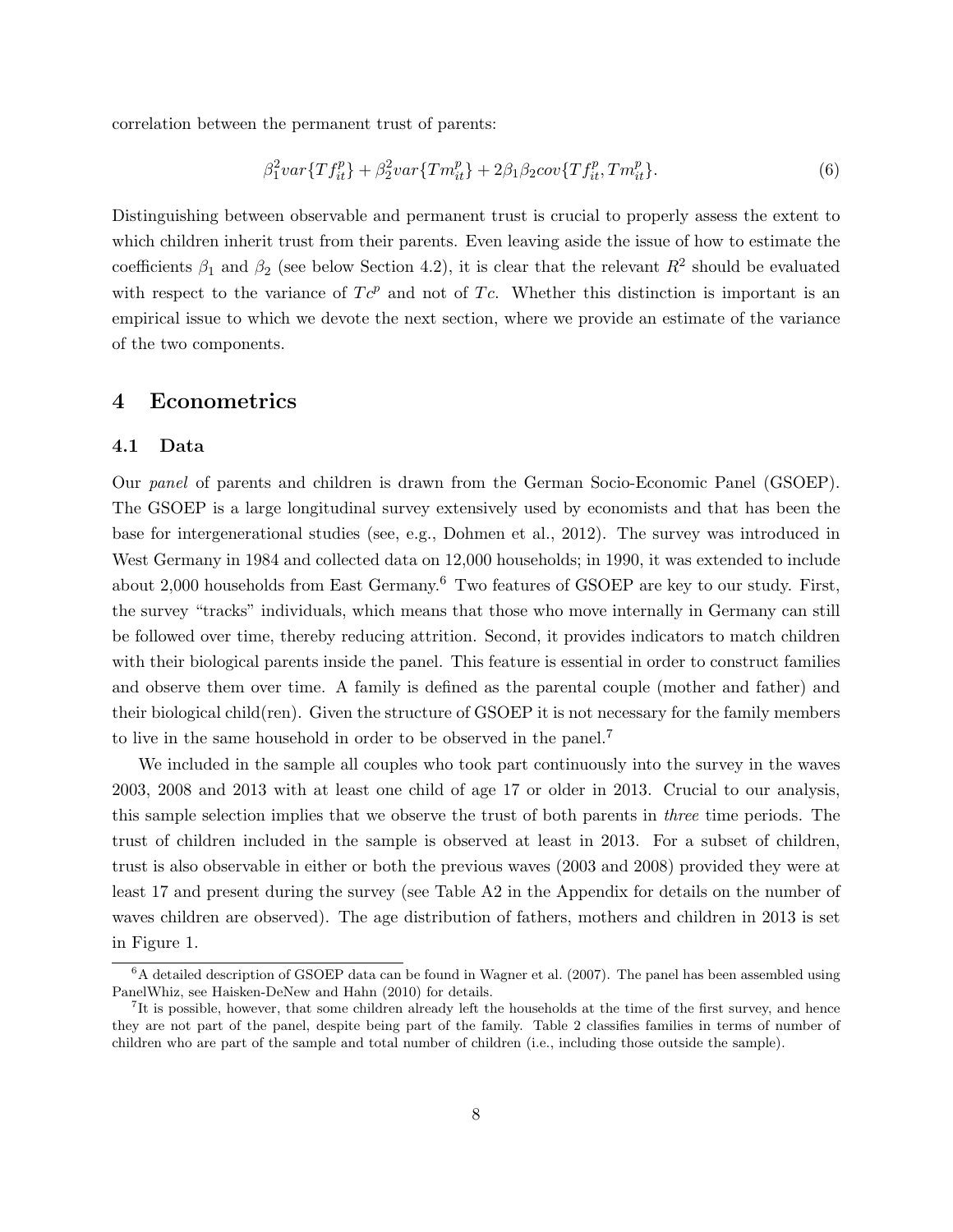The resulting panel comprises 1,652 children within 1,126 families. In the left panel of Table [2](#page-20-0) we report the distribution of families by number of children included in our sample in 2013. The right panel reports the distribution of families by the total number of children in the same year. This total includes also children who are outside the sample (because they are still younger than 17, or because they were not originally sampled, or because of other reasons).

The key variable of our analysis is the *generalized trust*. This is recorded as the level of agreement with the statement "On the whole, one can trust people" on a four-point scale. From the GSOEP we derived additional variables, including gender, age, number of siblings, nationality, education and information on the place of residence when aged 15. We report summary statistics for these variables in Table [A1](#page-28-0) in the Appendix separately for mothers, fathers and children. We additionally include the average level of trust in the region, following the argument of [Dohmen et al.](#page-26-6) [\(2012\)](#page-26-6) that trust in the area of residence might affect children's trust or the transmission process.<sup>[8](#page-10-1)</sup>

A remarkable aspect that emerges from a deeper inspection of the raw data – and not easily detectable with cross-sectional studies – is the variability of observed trust over time. Figure [A1](#page-33-0) in the Appendix shows the graphs of the difference in the level of trust for two consecutive waves, for both fathers and mothers. The graphs reveal that about 40% of parents report a different value of trust across two consecutive waves.

Additional evidence about this aspect comes from Table [1,](#page-19-0) where we report autocovariance matrices of trust for the three waves forming our sample. The results are reported separately for fathers, mothers and children and for whether we include or not additional covariates in the computation of the covariances.[9](#page-10-2) A cursory inspection of these matrices immediately reveals that the observable trust is far from stable over time, complementing what observed in Figure [A1.](#page-33-0) The autocorrelation of order one is in the range 0.35 - 0.44. This is in stark contrast with the assumption – implicit in the existing literature on the transmission of trust – that trust is stable over time. We argue that the low degree of persistence observed in our data is due to the transient component of trust, as defined in equation [\(1\)](#page-6-1). The consequent issue is that we need to establish whether the permanent component of trust – i.e., the one relevant for the intergenerational transmission – is invariant over time. The evidence in Table [1](#page-19-0) will be the basis for our test for the invariance of permanent trust over the years developed in the next Section.

#### <span id="page-10-0"></span>4.2 Specification testing and estimation

The testable implication of the invariance condition [\(3\)](#page-7-1) written with reference to fathers is:

<span id="page-10-1"></span><sup>8</sup>Our definition of region follows closely [Dohmen et al.](#page-26-6) [\(2012\)](#page-26-6), and consists of the 96 policy-regions of Germany (also known as RORs).

<span id="page-10-2"></span><sup>&</sup>lt;sup>9</sup>In the model with controls, covariances are calculated using residuals from a regression of trust on the full set of covariates (see Table [A1\)](#page-28-0). Note that the number of children reported in the Table is smaller than the total available in the sample, since only children observed in all three waves are used in the calculation of the autocovariances.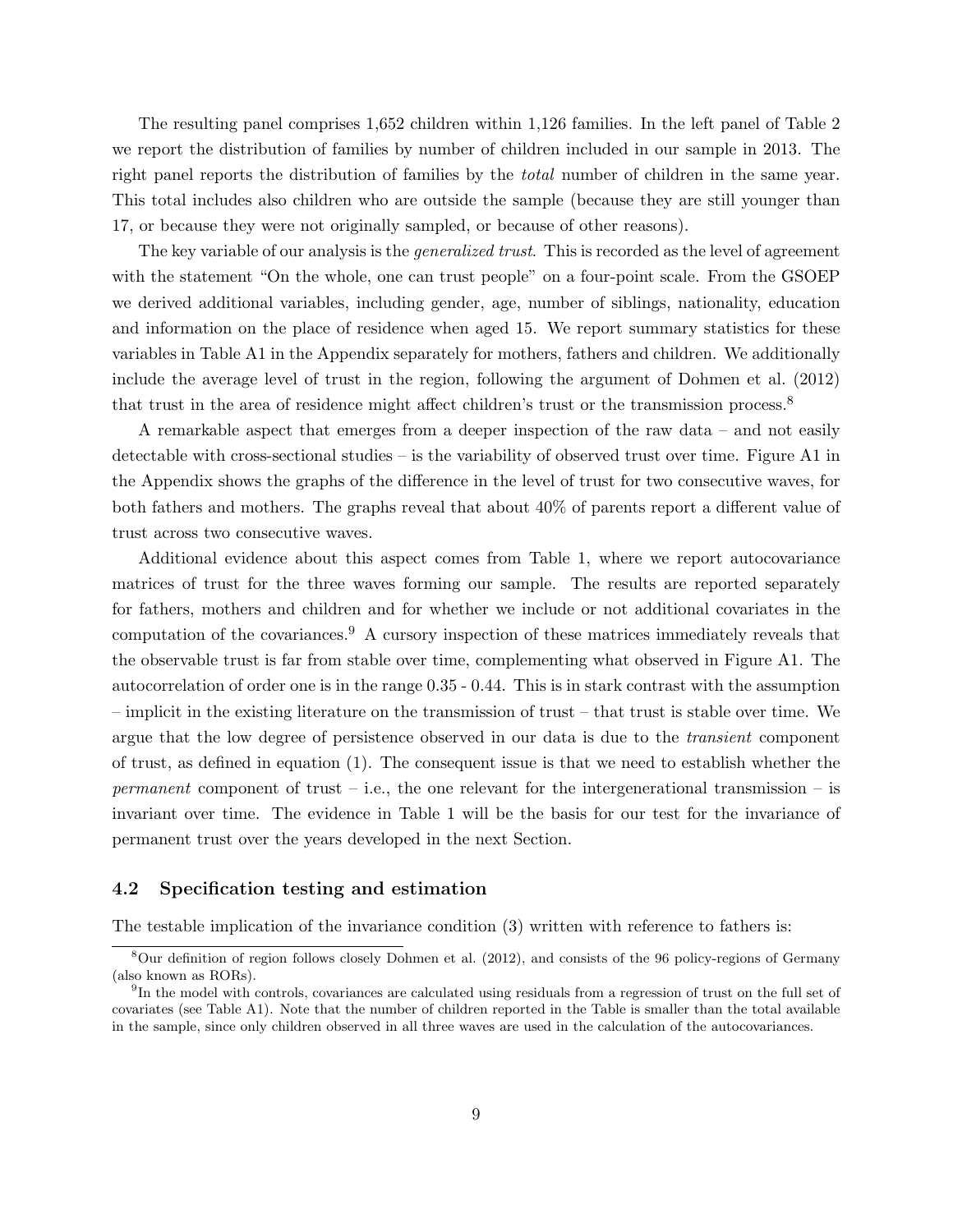<span id="page-11-0"></span>
$$
cov\{Tf_{i2003},Tf_{i2008}\}=cov\{Tf_{i2003},Tf_{i2013}\}=cov\{Tf_{i2008},Tf_{i2013}\}.
$$
\n(7)

In words, if the permanent trust  $T f_{it}^p$  does not vary over time and the variation over time of the observable trust  $T f_{it}$  is only due to random shocks, then the covariance between the observable trust at time t and at time s equals the variance of the permanent trust for any choice of  $(t, s)$ . That is, if the permanent trust is invariant over time, the three covariances in each panel of Table [1](#page-19-0) should be equal (up to sampling variability).

Condition [\(7\)](#page-11-0) could be violated due to different reasons. Particularly relevant to our case, it would not hold if the transient shocks were correlated at lag 1. It would also be violated if the equation driving the dynamics of  $T f^p$  were as in equation [\(2\)](#page-6-0). In both cases the covariance between observable trust in (2013, 2008) would be different from the corresponding covariance in (2013, 2003).

To implement the test, note that [\(7\)](#page-11-0) is equivalent to:

<span id="page-11-1"></span>
$$
cov\{Tf_{i2003},Tf_{i2008}-Tf_{i2013}\}=cov\{Tf_{i2008},Tf_{i2003}-Tf_{i2013}\}=cov\{Tf_{i2013},Tf_{i2003}-Tf_{i2008}\}=0.\tag{8}
$$

To test the first condition, it is sufficient to perform the regression of  $T f_{i2008} - T f_{i2013}$  on  $T f_{i2003}$ (or the other way around) and check whether the regression coefficient is zero. The same applies for the remaining two conditions. Clearly, a panel of observations of at least length three is needed to perform this test.

On accepting the invariance condition [\(7\)](#page-11-0), the decomposition of the variance of the observable trust into its components due to the permanent trust and to the transient shock, respectively, proceeds the following way.

<span id="page-11-2"></span>
$$
var\{vf_{it}\} = var\{Tf_{it}\} - var\{Tf_i^p\}.
$$
\n(9)

The variance of  $T f_i^p$  follows from condition [\(7\)](#page-11-0). To estimate the parameters of the feasible transmission equation [\(5\)](#page-8-0), note that  $T f_{it-1}$  and  $T m_{it-1}$  are valid instrumental variables for  $T f_{it}$ and  $Tm_{it}$  provided that the transient shock is not correlated over time. Also, note that with a panel of length three the model is *overidentified* since  $T f_{it-2}$  and  $T m_{it-2}$  are valid instruments as well.

These settings provide the basis for an additional test of the hypothesis of no autocorrelation of the transient shock. Under the alternative hypothesis of autocorrelated shocks, the IV at time  $t-1$  is plausibly more correlated to the disturbance term in equation [\(5\)](#page-8-0) than the IV at time  $t-2$ . Therefore, the Sargan overidentification test should detect a violation of the null hypothesis. The same test is in principle useful also to detect a violation of our conjecture that transient shocks of parents' trust are irrelevant for the transmission process. If these shocks were otherwise relevant, the exclusion restriction on our candidate IV would not hold since past values of parents' observable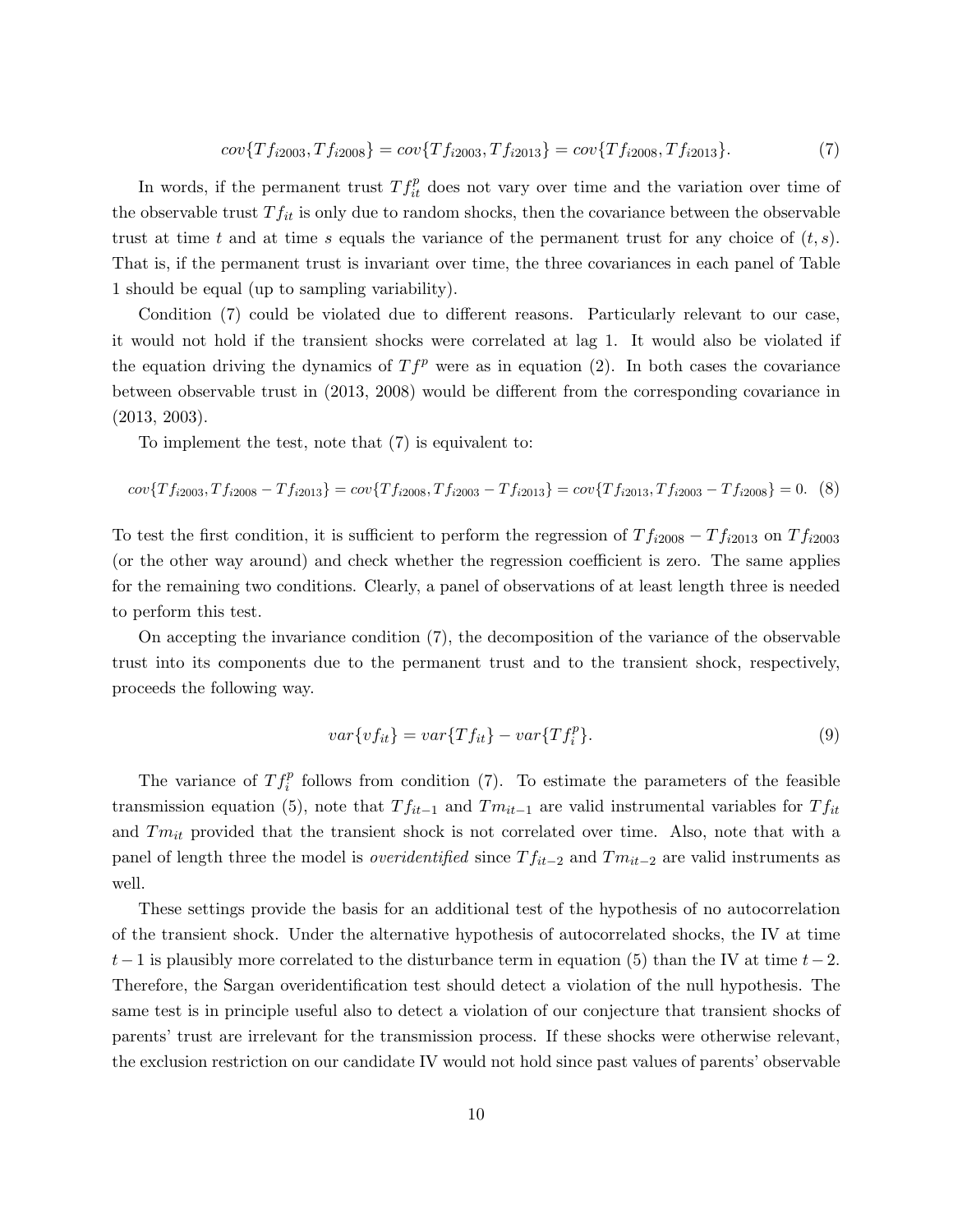trust would matter for current values of children's observable trust, even conditional on the current values of parents' permanent trust. Since the degree of violation of the exclusion restriction is likely to vary with the lag of the instrument, the Sargan overidentification test should detect whether the null hypothesis does not hold.

To summarize the strength of the transmission of trust from parents to children we use the conventional  $R^2$  of equation [\(4\)](#page-7-0). The variance of  $T c^p$  explained by the regression can be calculated according to expression [\(6\)](#page-9-3). The variance of  $T c_{it}^p$ ,  $T f_{it}^p$  and  $T m_{it}^p$  are derived as a corollary of the invariance condition in Equation [\(7\)](#page-11-0). A convenient way to recover the covariance between the permanent trust of parents is to preform a regression of  $T f_{it}$  on  $T m_{it}$  using  $T m_{it-1}$  as an IV to eliminate the bias due to the measurement error. This is a consistent estimate of the regression coefficient of  $T f_{it}^p$  on  $T m_{it}^p$ . The next step is to rescale the estimated coefficient by  $var\{T m_{it}^p\}$  to obtain the covariance between the trust of parents.

#### 4.3 Sibling correlation in trust

To investigate further on the role of the family environment in the transmission process, we exploit the variation stemming from families with more that one child in the sample – which are about 38% of our sample (see Table [2\)](#page-20-0). The availability of siblings in the data allows to estimate a transmission equation which includes a family specific unobservable effect. This can be achieved by estimating a modified version of equation [\(4\)](#page-7-0):

<span id="page-12-0"></span>
$$
T c_{ij}^p = \beta_0 + \beta_1 T f_{ij}^p + \beta_2 T m_{ij}^p + \alpha_j + \epsilon_{ij}
$$
\n
$$
\tag{10}
$$

The subscript ij refers to children belonging to the same family j (we drop the time suffix to ease the exposition). Similarly to [Bingley and Cappellari](#page-25-11) [\(2012\)](#page-25-11), we identify both the parental and sibling effects by estimating intergenerational and sibling correlations within a unified framework. The residual sibling effect  $\alpha_j$  includes parental influences not captured by the direct transmission of trust, as well as other environmental factors shared by siblings that are independent from the parents. Schools, friendship networks and other circumstances operating at the community level are examples of this residual sibling effect. Note that our framework allows us to identify the direct transmission of trust from parents to children, but not *other* channels of intergenerational transmission of trust that are independent from parents' trust.

There are two important remarks about the identification of  $var{\lbrace \alpha_i \rbrace}$  and its interpretation. First, since the identification of the variance is based on the between-siblings covariance of the residuals from the feasible IV regression of Tc on Tf and Tm,  $var{\lbrace \alpha_i \rbrace}$  could partially capture the correlation between the transient shocks of siblings. However, this is a testable implication. Under the null hypothesis of no correlation between the transient shocks of siblings, the covariance between the trust of one sibling in 2013 and the trust of another sibling at, say, time  $t$ , does not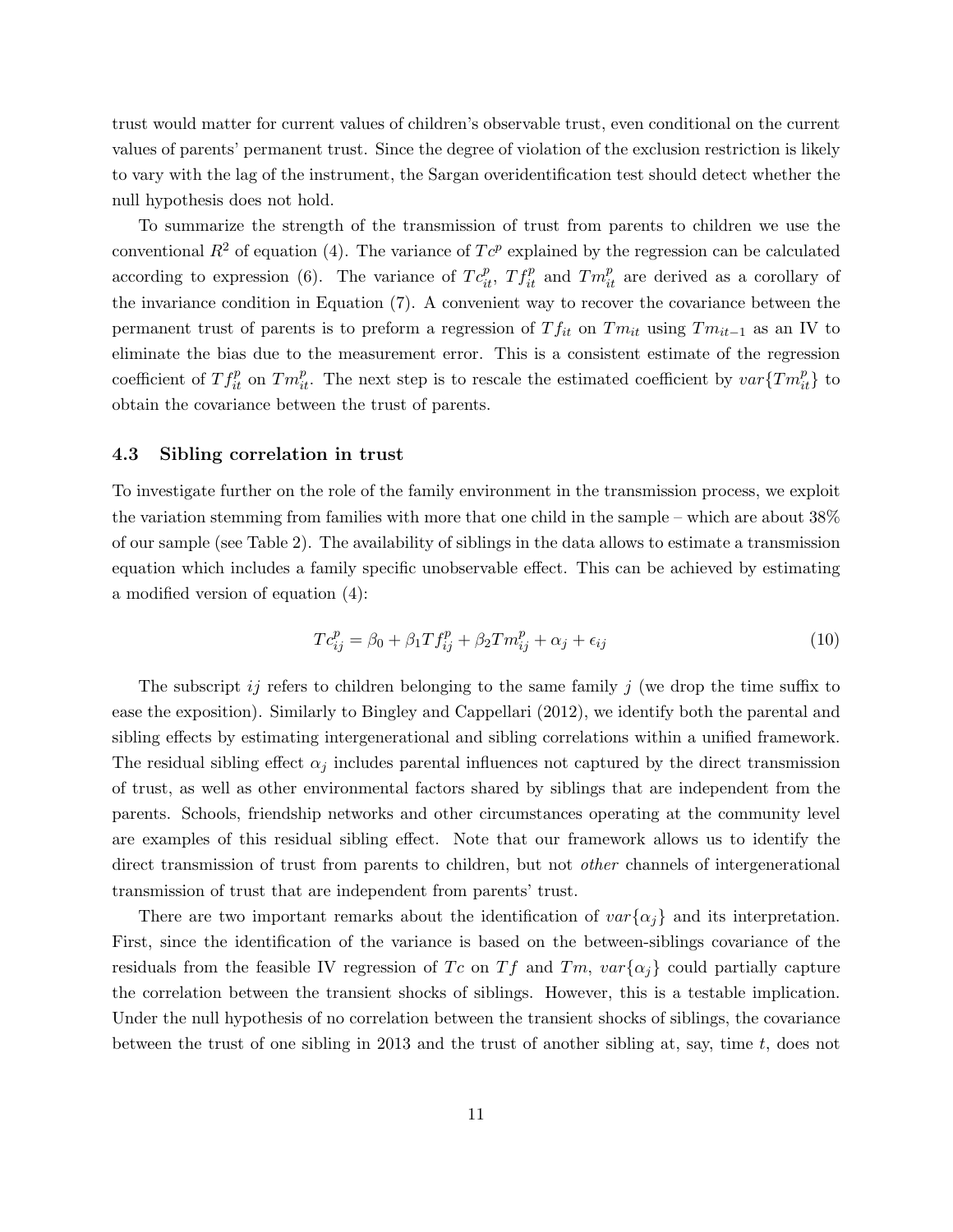depend on  $t$  since it is equal to the covariance between the permanent trust of the two siblings. We implement this test in the same way as in equation [\(8\)](#page-11-1).

Second,  $var{\{\alpha_i\}}$  strictly refers to families with at least two children in the sample (about 38%). Note, however, that the overall (i.e., including out of sample) number of siblings – and thus of families with more than one child – is much larger. The second panel of Table [2](#page-20-0) shows that nearly 85% of the families in our sample have more than one child, meaning that the estimate of  $var{\lbrace \alpha_i \rbrace}$ is virtually representative of the majority of our sample.

### 5 Results

#### 5.1 Testing for invariance of permanent trust

Table [3](#page-21-0) presents the results of the test for invariance of permanent trust separately for fathers, mothers and children. The pattern of autocovariance for mothers and children provides clear evidence that observable trust is equal to a time invariant component plus a random shock. This result holds true even after stratifying by age (with the exception of few correlations statistically significant at the 10% level). On the other hand, the null hypothesis is rejected for fathers. By inspecting again Table [1,](#page-19-0) it is clear that this violation is driven by the difference between  $cov\{Tf_{i2013,Tf_{i2008}}\}$ and  $cov\{Tf_{i2013,Tf_{i2003}}\}$  $cov\{Tf_{i2013,Tf_{i2003}}\}$  $cov\{Tf_{i2013,Tf_{i2003}}\}$ . Table 3 further shows that the null hypothesis is rejected for relatively old fathers, but not for younger fathers. This result is unaffected by the inclusion of the full set of regressors. We will take into account the results of the invariance tests in the analysis of transmission of trust.

The most important consequence of the tests in Table [3](#page-21-0) for the identification of the transmission parameters is that by age  $17$  (and above) – i.e., the age at which the transmission of trust is presumably completed – the permanent trust of children is not affected by permanent shocks (at least over the time span 2003 to 2013), irrespectively of their age. Even if, given the available data, it is not possible to directly test whether this occurs also at ages before 17, we proceed in our analysis maintaining that in Equation [\(4\)](#page-7-0) there is no endogeneity of  $T f^p$  and  $T m^p$  attributable to permanent shocks correlated between parents and children.

Table [4](#page-22-0) presents the decomposition of the variance of observable trust into the permanent trust and transient shock components. The main aspect is that for mothers and children the permanent trust accounts for approximately one third of the variance of the observed trust, while the remaining is attributable to the noise of the transient shock. This fraction is slightly larger for fathers, and accounts for about half of the variance of the observable trust.

#### 5.2 Estimating the transmission parameters

Table [5](#page-23-0) presents the results of the estimation of the feasible transmission equation [\(5\)](#page-8-0). We report estimations for OLS and IV models; for the latter we estimate both regression pooling together all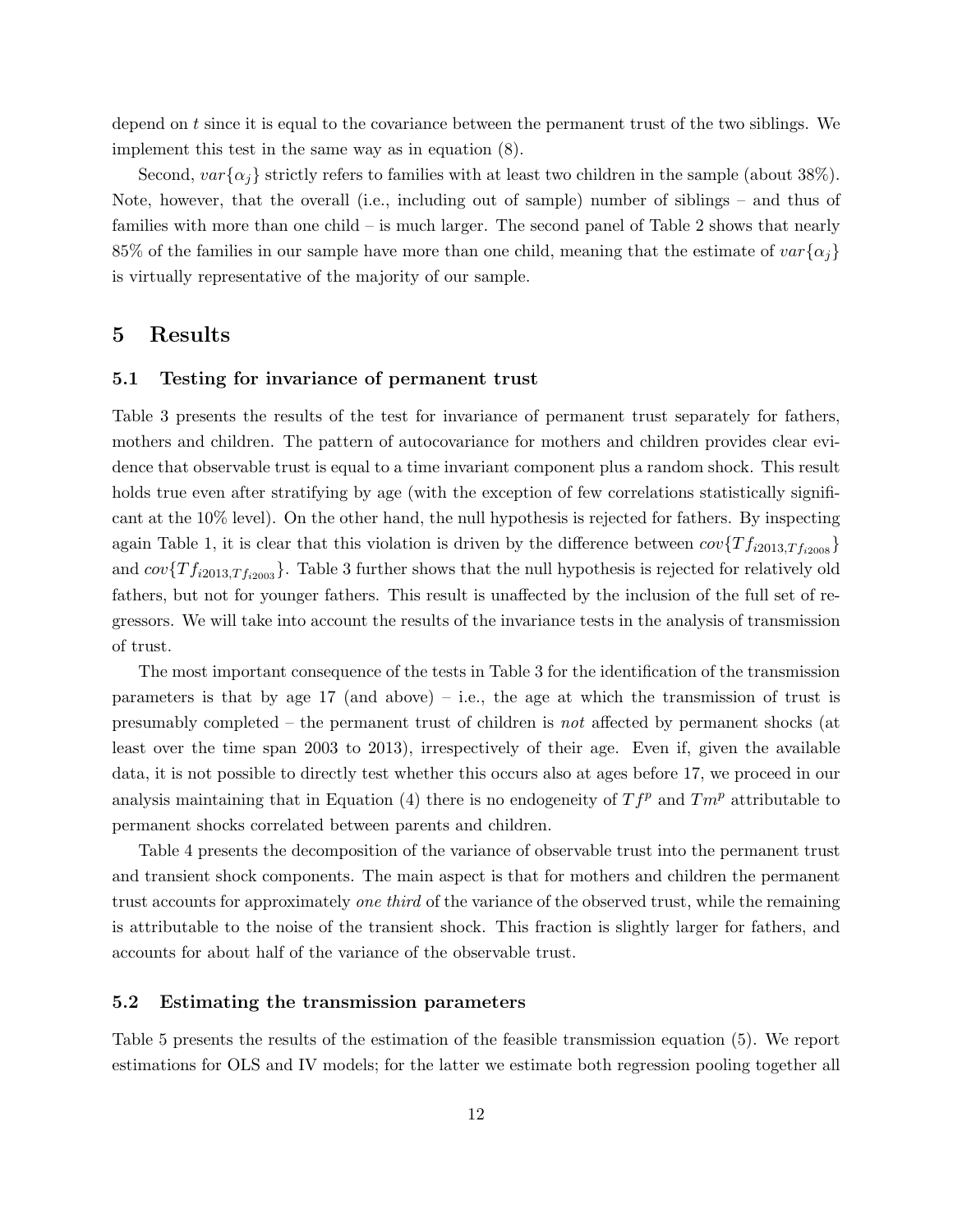siblings and one with a family random effect. The instruments used are the first and second lag of trust for both fathers and mothers. The validity of our instruments is supported by the absence of autocorrelation of the transient shocks, for which we provided evidence (for mothers and younger fathers) in the previous section. The Durbin-Wu-Hausman test strongly rejects the hypothesis of exogeneity of  $Tf$  and  $Tm$  while the Sargan overidentification test does not reject the null hypothesis adding further evidence in favor of the validity of our assumption of no autocorrelation for the transient shock.

Despite the usual loss of precision, the IV estimate for the coefficient of mothers is strongly significant and three times larger than the OLS estimate. On the other hand, the estimate for the coefficient of father is remarkably similar to the OLS (with the latter being estimated with higher precision). This pattern holds for both models with and without full controls. To corroborate this result, we replicated the regression on the subsample that contains fathers of age below the median, i.e., those for which there is no evidence of violation of the restriction of permanent trust invariance. Results are essentially unaffected, even if the effect of mothers is even stronger – see Table [A4.](#page-31-0)

The evidence that accounting for measurement errors makes a major difference for the estimated coefficient for mothers while it does not matter at all for the estimated coefficient for fathers might seem puzzling. In the Appendix we show in fact that this is in line with known results in the literature on measurement errors, according to which when both regressors are affected by measurement errors, the sign of the resulting bias is a priori uncertain.

We also replicated the analysis by splitting the sample by gender of the child (Table [A5](#page-31-1) in the Appendix). Results are qualitatively similar to the baseline, although the effect of mother's trust is stronger for female children.

The key result of this analysis is that a clear hierarchy emerges in the roles of mothers and fathers with the formers being more influential in the transmission process. The order of magnitude of the estimated coefficients are in line with those found by [Dohmen et al.](#page-26-6) [\(2012\)](#page-26-6), even if our results show a sharper difference between mothers' and fathers' roles.

As for the strength of the intergenerational transmission, we summarize it as the fraction of the variance of  $T c_{it}^p$  explained by the permanent trust of parents. As a first step, we estimate the strength of the correlation between the permanent trust of fathers and mothers as outlined at the end of the previous section. The IV estimate of the regression of  $T f^p$  on  $T m^p$  is approximately equal to the correlation coefficient between the two variables and is 0.647 (s.e. 0.076) for the model without controls and 0.571 (s.e. 0.081) for the model with full controls.<sup>[10](#page-14-0)</sup>. The  $R^2$  pertinent to the transmission process is about 0.23 in the model without controls and drops to 0.17 in the model with full controls. In words, this means that a large fraction of the variability in the permanent trust of children is not attributable to the parents' permanent trust. Failing to distinguish between

<span id="page-14-0"></span><sup>&</sup>lt;sup>10</sup>Recall that the variance of  $Tf^p$  is approximately equal to the variance of  $Tm^p$  - see Table [4.](#page-22-0)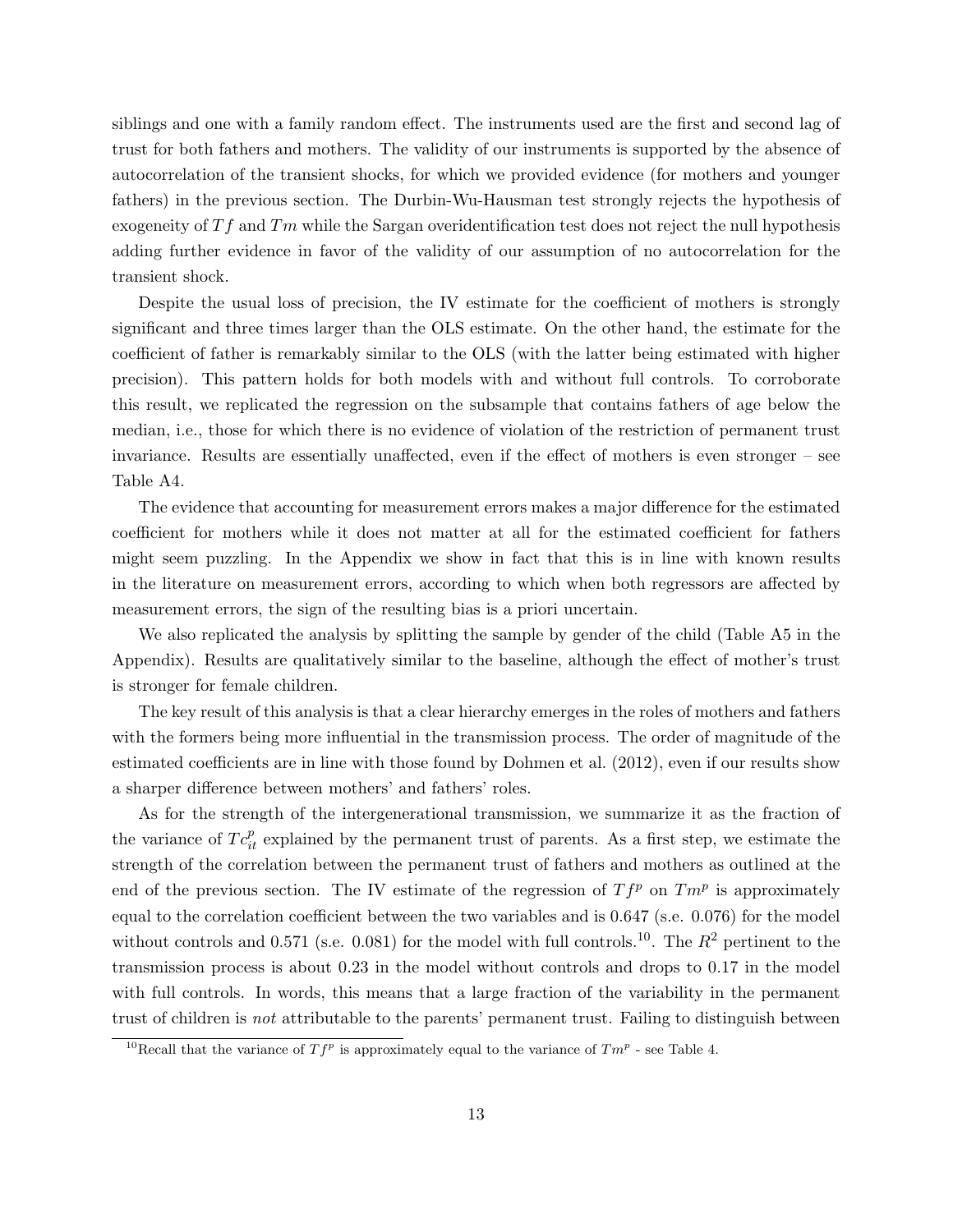permanent trust and transient shocks would result in a severe underestimation of the strength of the transmission process.

Turning to the results of the random effect specifications, we notice that the pattern of estimates are similar to the IV model estimated without considering sibling correlations. The striking result, however, lies in the estimated contribution of the family-specific unobservable  $a_j$  component to the variance of  $T c^p$ . The ratio of  $var\{\alpha_j\}$  to  $var\{T c^p\}$  is *three* times larger than the contribution of the parents' permanent trust. This effect becomes slightly larger when controls are included. Taken together, family-specific characteristics – whether observable (permanent trust) or unobservable  $(\alpha_i)$  – account for nearly 90% of the variance of children's permanent trust. <sup>[11](#page-15-0)</sup>

Table [A6](#page-32-0) in the Appendix shows that the sibling correlation estimate is not biased by the correlation between transient shocks of siblings. Only one out of the six tests rejects the null hypothesis, and only at the 10\% significance level.

The empirical relevance of  $\alpha_j$  in Equation [\(10\)](#page-12-0) casts suspicion about a possible omitted variable bias in the estimation of the coefficients of parents' permanent trust. However, note that such bias would not affect the overall quantitative relevance about the family-specific characteristics to the transmission process.

### 6 Discussion

In Table [6,](#page-24-0) we present the decomposition of the variance of the trust of children in 2013. Two striking facts emerge. First, the observed variability of the children's trust is dominated by random shocks – nearly two thirds of the total variance. On the other hand, permanent trust explains the remaining one third. Note, we identify the size of these components by exploiting the longitudinal variation of trust.

Second, less than one fourth of the variance of children's permanent trust is attributable to the direct transmission of permanent trust from parents. We identify the size of this component by exploiting the correlation between children's and parents' trust (accounting for the attenuation bias due to transient shocks).

Approximately two thirds of the variance of children's permanent trust is attributable to residual sibling correlations. This captures characteristics of the environment – within or outside the family – which are shared by siblings. In principle, also this component might include intergenerationallytransmitted trust through channels that work independently from parents' trust.

Overall, direct transmission of trust from parents and residual sibling correlations account for just less than 90% of the variance of the permanent trust of children. Even if the evidence we provide emphasizes the major role played by the family environment in shaping children's trust, it

<span id="page-15-0"></span><sup>&</sup>lt;sup>11</sup>The inclusion of controls in the regression yields similar results, with only marginal changes in the relative contribution of the parents' permanent trust and of  $\alpha_i$ .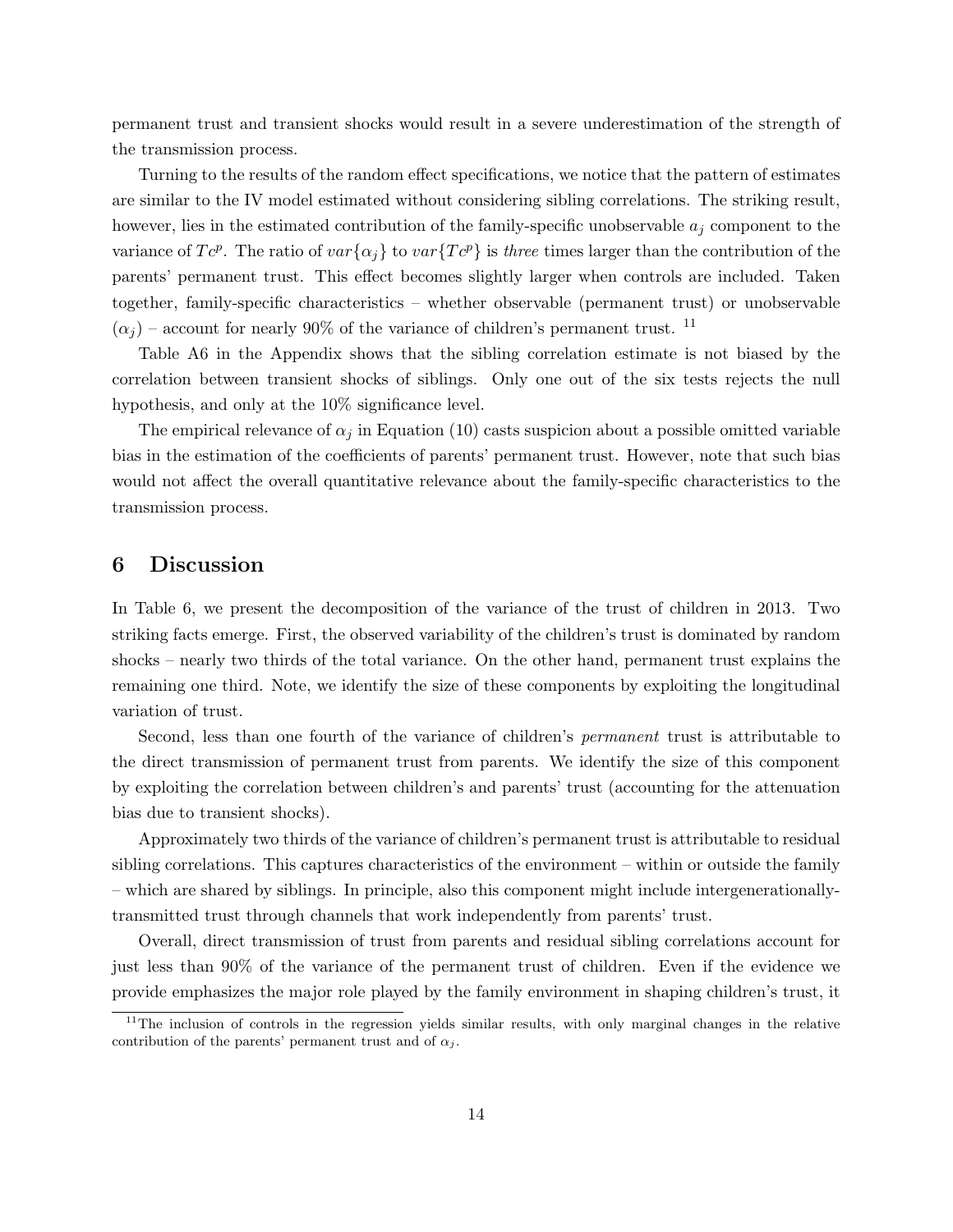is clear that the direct transmission from parents plays a minor role in the persistence of trust over generations.

One challenge is how to reconcile our evidence with some results coming from the literature on long term persistence of trust. For example, [Guiso et al.](#page-26-11) [\(2008a\)](#page-26-11) show that the establishment of free cities in Center-North Italy during the medieval period generated a positive shock in the accumulation of social capital in the affected municipalities which is perceivable even nowadays. In a companion paper, the authors develop a theoretical model to show how the intergenerational transmission of trust is compatible with their empirical evidence [\(Guiso et al.,](#page-26-12) [2008b\)](#page-26-12).

A possible argument to reconcile our evidence of a weak "short run" intergenerational transmission effect with the results by [Guiso et al.](#page-26-11) [\(2008a\)](#page-26-11) comes from the literature on intergenerational mobility of income and wealth. Building on Güell et al.  $(2015)$ , [Barone and Mocetti](#page-25-12)  $(2016)$  argue that intergenerational mobility of earnings up to the end of the 19th century in Florence might have been much lower than what observed today. The authors put forward the idea that in less mobile societies like those prevailing in the pre-industrial era, intergenerational transmission took place thanks to a variety of social institutions and not only through the direct parent-child transmission. Additional arguments postulating the environment as a driver of the long term persistence of trust come from simple models of cultural transmission (see the review in [Bisin and Verdier,](#page-25-13) [2011\)](#page-25-13). In these models, if trust is not vertically transmitted, the child draws it at random from the population. Our results suggest a possible "amendment" to these frameworks: the random draw from the population is sibling-specific rather than being individual-specific, i.e., it affects in the same manner the trust of children who grew up in the same family environment.

### 7 Summary and conclusion

We study the intergenerational transmission of trust using a sample of parents and children drawn from the German Socio-Economic Panel. Our key asset is the availability of longitudinal information, which is crucial to distinguish between two different ways the family might shape children's trust: the direct transmission from parents to children and the influence exerted by a broadly defined family environment shared by siblings, such as parental influences not captured by the direct transmission of trust, as well as other local effects shared by siblings and that are independent on the parents (e.g. schools, friendship networks or other factors operating at the community level).

Longitudinal information is also essential in order to disentangle the two components of observable trust, namely permanent trust and transient shock. This distinction is vital because it is plausible to postulate that parents transmit to their children only their permanent trust, i.e., their lasting belief on whether one can trust other people, while the transient shock – being temporary by construction – is unlikely to be passed to the children. Our argument is akin to the point made by [Solon et al.](#page-27-7) [\(1991\)](#page-27-7) in their analysis of intergenerational transmission of economic status. We show that permanent trust only accounts for *one third* to a half of the observed cross sectional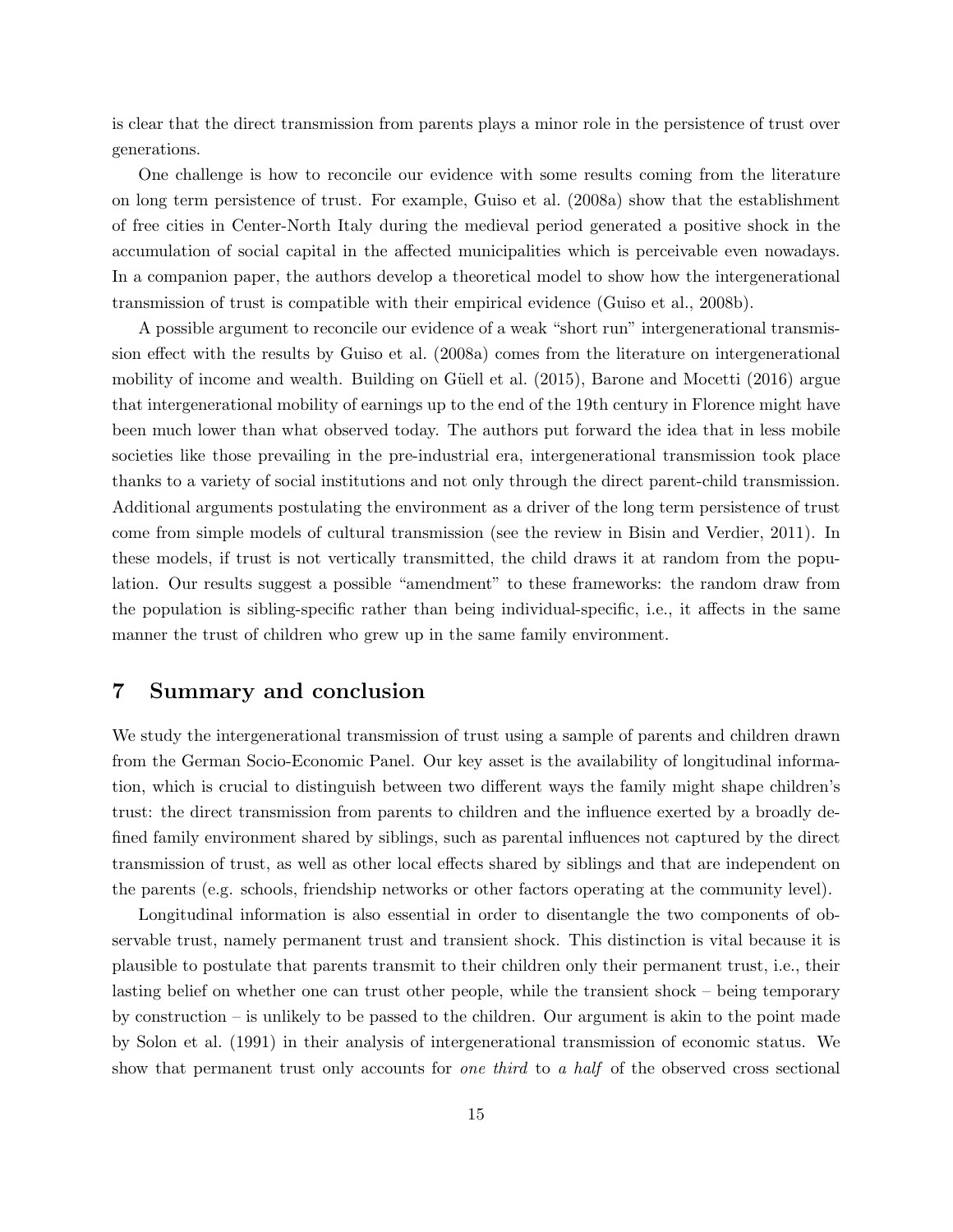variability of trust. To the purpose of the econometric identification of the transmission parameters, the remaining part of the variability rises the classic measurement error problem.

Next, with our panel data we can test the invariance of trust over time – an important assumption which is implicitly maintained in the previous literature but that has not been proven empirically before. In particular, we show that permanent trust is invariant for mothers and for children over the time window 2003 to 2013, while this holds true only for younger fathers.

Based on the evidence that permanent trust is invariant, we model the relationship between the permanent trust of children and the contemporaneous permanent trust of their parents. The structural interpretation that we give to the parameters of this equation is that they capture the link between the trust that parents input in the transmission process (up to when their children are 17 year old) and the level of permanent trust of their children at the time the transmission is completed. The estimation of these structural parameters requires replacing the unobservable permanent trust of children and of their parents by their error-ridden observable counterpart. The importance of having longitudinal information is once again evident since we can use the lag trust of parents as a valid instrumental variable to mitigate the measurement error problem. The remarkable result that transpires is that mothers play a stronger role than fathers in the transmission process. This result is in line with previous findings (see, for instance, [Dohmen et al.,](#page-26-6) [2012\)](#page-26-6), but the difference found in the parental roles is stronger.

Finally, exploiting the availability of families with more than one child in our sample, we estimate the variance of the unobservable family-specific effect which is thought to represent additional environmental factors shared by the siblings and relevant to their permanent trust. The variance explained by this component is three to four times larger than the variance explained by the permanent trust of parents. Taken together, the intergenerational correlation and the residual sibling correlation account for approximately 90% of the variance of the permanent trust of children. In conclusion, while the family environment in which children grew up determines most of their permanent trust, the direct role of intergenerational transmission is rather exiguous.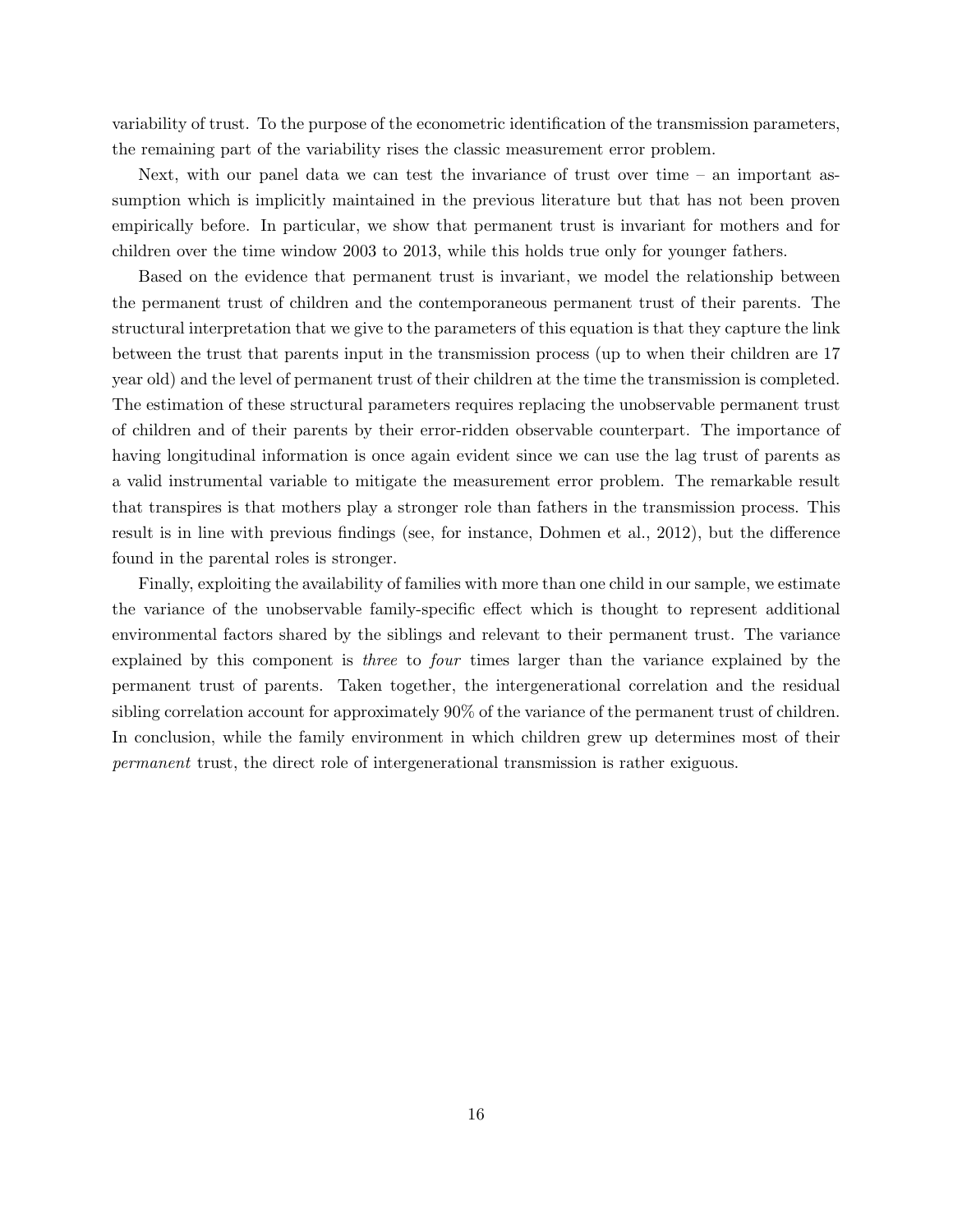# <span id="page-18-0"></span>Tables and Figures



Figure 1: Age distribution in 2013

Source: GSOEP waves 2003, 2008 and 2013.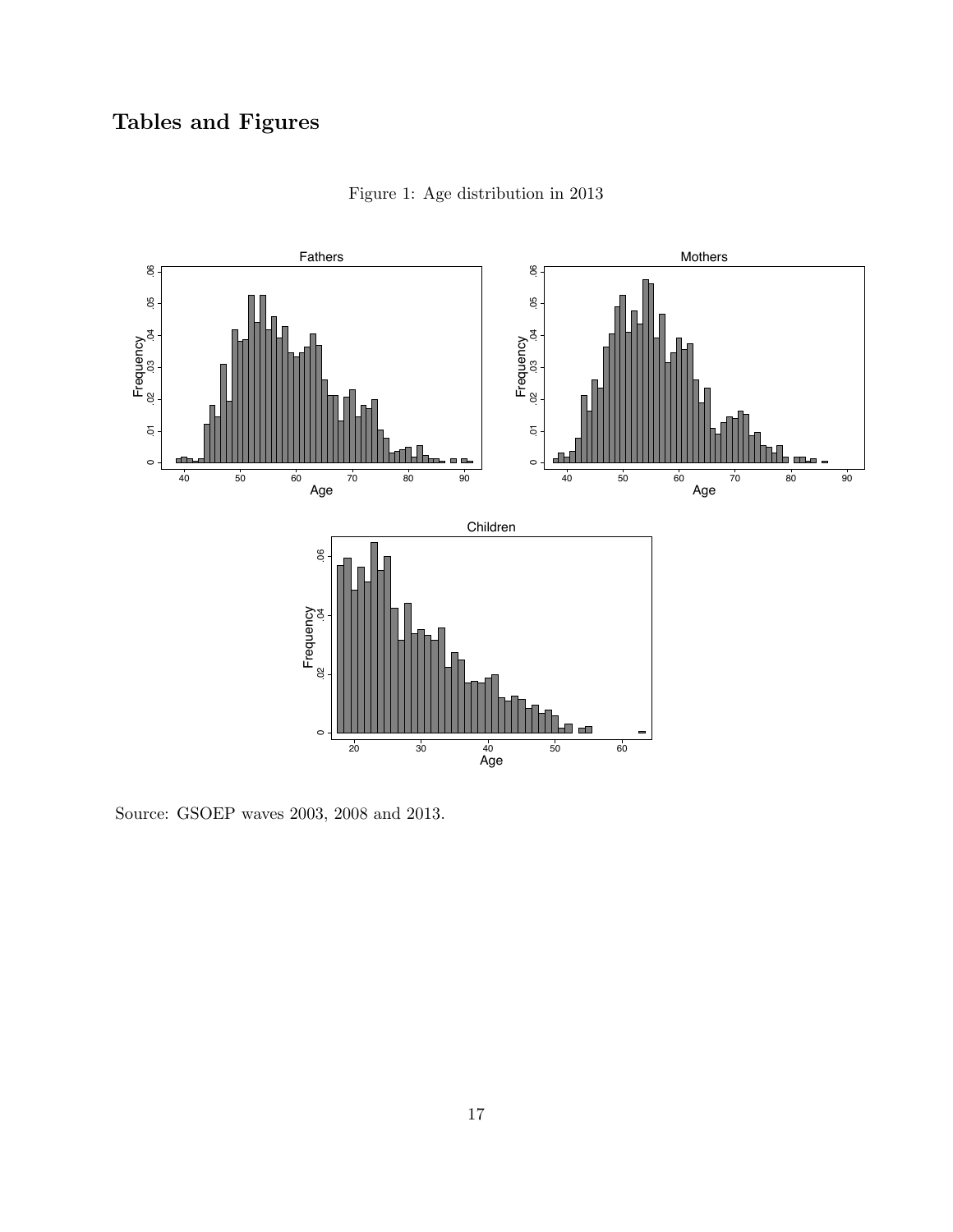<span id="page-19-0"></span>

|      | <b>Fathers</b> |        |        |        | <b>Mothers</b> |        |        | Children |        |
|------|----------------|--------|--------|--------|----------------|--------|--------|----------|--------|
|      | No controls    |        |        |        |                |        |        |          |        |
|      | 2003           | 2008   | 2013   | 2003   | 2008           | 2013   | 2003   | 2008     | 2013   |
| 2003 | 0.4400         | 0.1688 | 0.1381 | 0.4057 | 0.1351         | 0.1358 | 0.4409 | 0.1307   | 0.1262 |
| 2008 |                | 0.4370 | 0.1698 |        | 0.4112         | 0.1445 |        | 0.3761   | 0.1334 |
| 2013 |                |        | 0.3908 |        |                | 0.3805 |        |          | 0.3585 |
|      |                |        |        |        | With controls  |        |        |          |        |
|      | 2003           | 2008   | 2013   | 2003   | 2008           | 2013   | 2003   | 2008     | 2013   |
| 2003 | 0.4043         | 0.1416 | 0.1108 | 0.3802 | 0.1157         | 0.1171 | 0.4038 | 0.1120   | 0.1012 |
| 2008 |                | 0.4034 | 0.1432 |        | 0.3819         | 0.1242 |        | 0.3496   | 0.1118 |
| 2013 |                |        | 0.3530 |        |                | 0.3490 |        |          | 0.3235 |
| N    |                | 1126   |        |        | 1126           |        |        | 798      |        |

Table 1: Autocovariance matrices for observable trust

Sample is composed by fathers, mothers and children for whom trust is observed in all three waves.

The sample of children in the table is smaller than the number used in the analyses  $(N=1652)$ since some children turn 17 after 2003 and a few others were added to GSOEP in waves subsequent to 2003.

Control variables include for parents and children: age, education (No Degree or In School / Secondary School Degree / Intermediate School Degree / Technical, Upper Secondary or Other Degree), nationality (German / foreign), number of siblings, place where raised up to age 15 (unreported / small city / medium city / large city / countryside). For children, gender and the average level of trust in the ROR in 2013 are also included.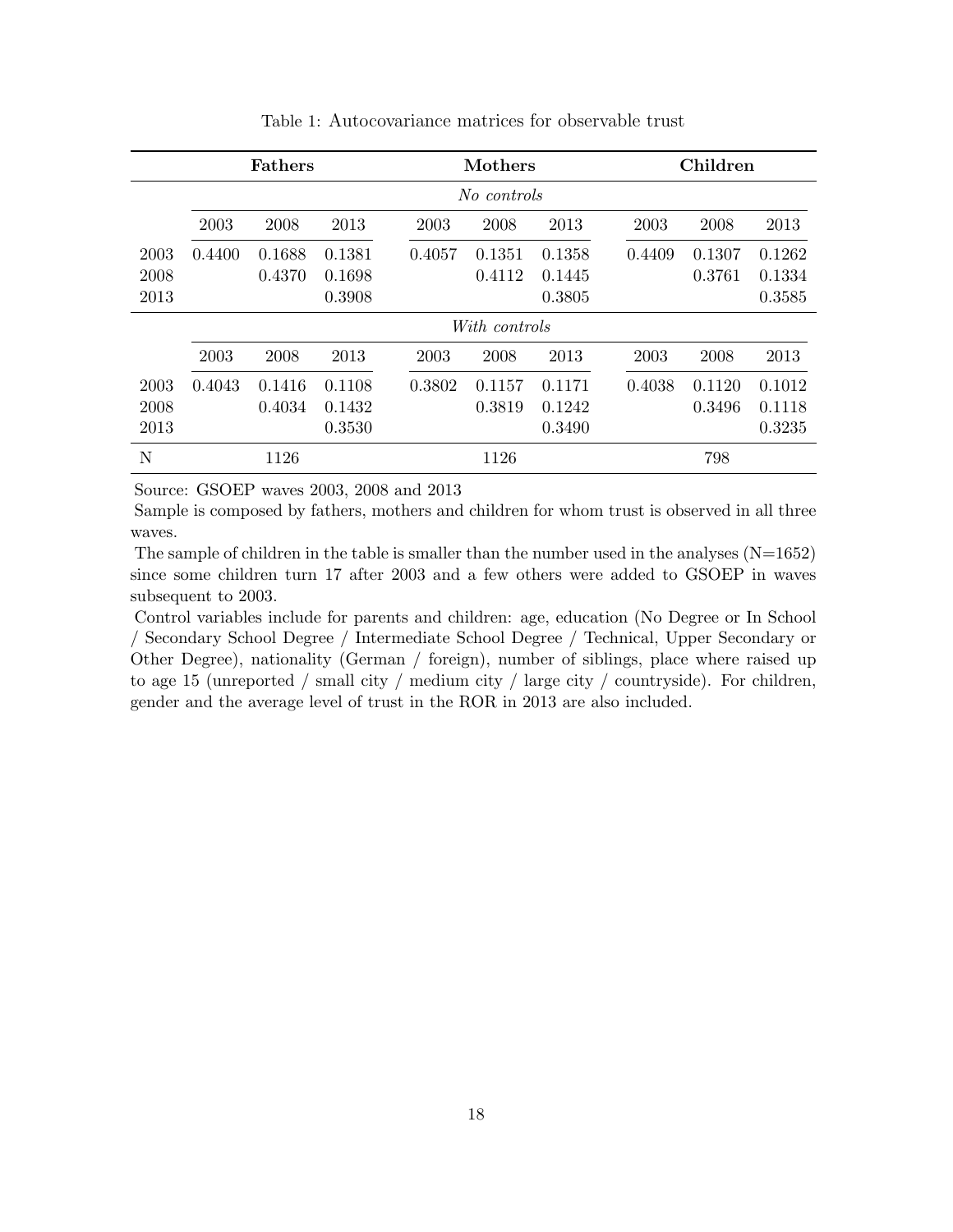| Number of      |           | Sample     | Overall   |            |  |
|----------------|-----------|------------|-----------|------------|--|
| children       | Frequency | Percentage | Frequency | Percentage |  |
|                | 699       | 62.08      | 176       | 15.63      |  |
| $\overline{2}$ | 349       | 30.99      | 576       | 51.15      |  |
| 3              | 59        | 5.24       | 249       | 22.11      |  |
| 4              | 17        | 1.51       | 89        | 7.90       |  |
| 5              | 2         | 0.18       | 24        | 2.13       |  |
| or more        |           | 0          | 12        | 1.07       |  |
| Total          | 1126      | 100        | 1126      | 100        |  |

<span id="page-20-0"></span>Table 2: Distribution of families by number of children

Source: GSOEP wave 2013.

Sample is composed by families with fathers and mothers for whom trust is observed in all three waves and with children for whom trust is observed at least in wave 2013.

The first and second column refer to the distribution of families in the sample by the number of children included in the sample reported in 2013. The third and fourth column refer to the distribution of families by the overall number of children (i.e., including also children outside the sample) reported in 2013. The number of children in each family is calculated using information on the number of siblings reported by the children in the sample.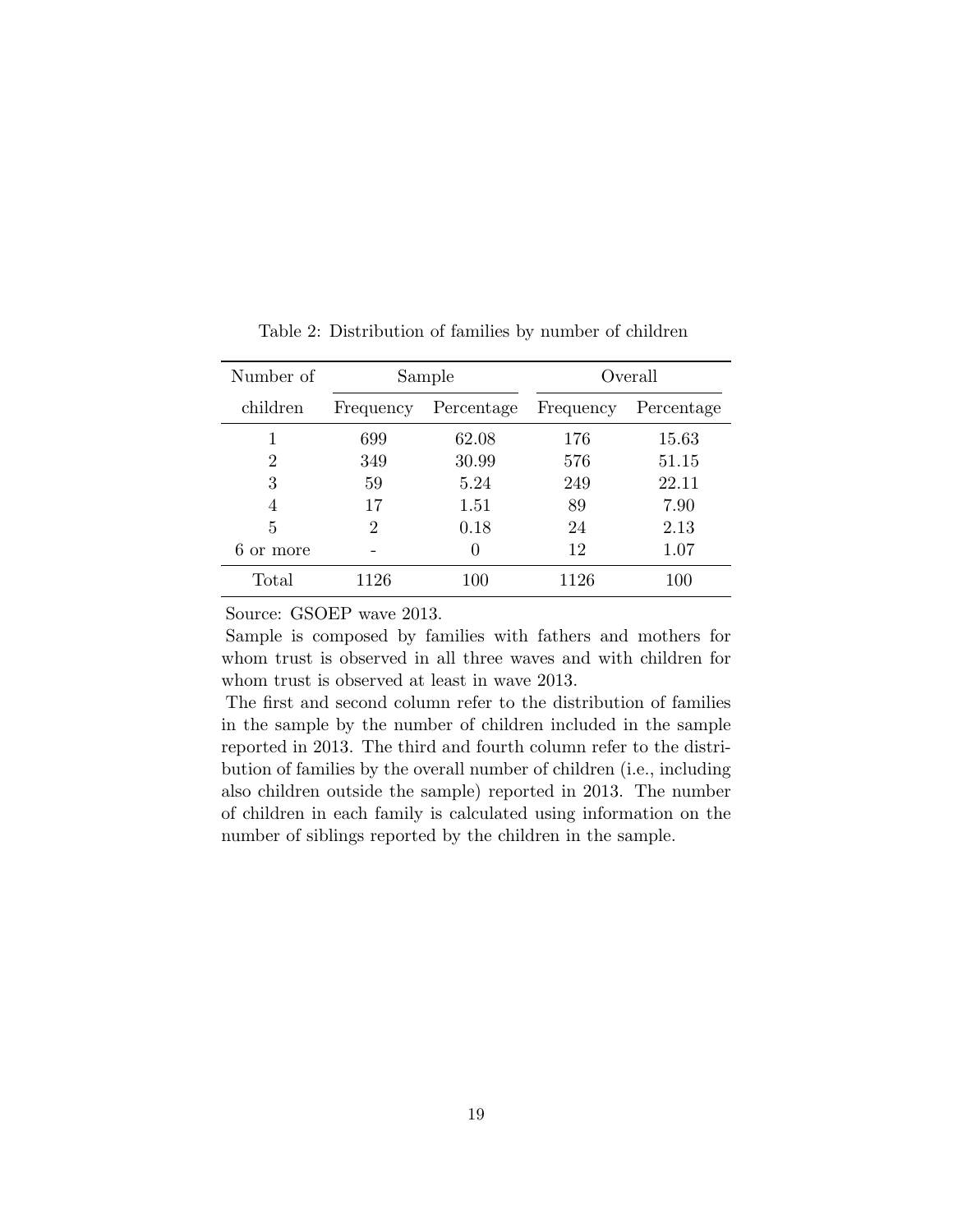<span id="page-21-0"></span>

| Dep.                | Main       |                | No controls |           |                  | With controls |           |
|---------------------|------------|----------------|-------------|-----------|------------------|---------------|-----------|
| Variable            | regressor  | <b>Fathers</b> | Mothers     | Children  | <b>Fathers</b>   | Mothers       | Children  |
|                     |            |                |             |           | All age groups   |               |           |
| $T_{2013}-T_{2003}$ | $T_{2008}$ | 0.0025         | 0.0227      | 0.0070    | 0.0040           | 0.0223        | $-0.0006$ |
|                     |            | (0.0371)       | (0.0385)    | (0.0493)  | (0.0393)         | (0.0386)      | (0.0513)  |
| $T_{2013}-T_{2008}$ | $T_{2003}$ | $-0.0697**$    | 0.0017      | $-0.0104$ | $-0.0761**$      | 0.0037        | $-0.0267$ |
|                     |            | (0.0344)       | (0.0365)    | (0.0413)  | (0.0354)         | (0.0365)      | (0.0429)  |
| $T_{2008}-T_{2003}$ | $T_{2013}$ | $0.0813**$     | 0.0227      | 0.0201    | $0.0917**$       | 0.0203        | 0.0328    |
|                     |            | (0.0359)       | (0.0374)    | (0.0498)  | (0.0387)         | (0.0394)      | (0.0512)  |
| N                   |            | 1126           | 1126        | 798       | 1126             | 1126          | 798       |
|                     |            |                |             |           | Below median age |               |           |
| $T_{2013}-T_{2003}$ | $T_{2008}$ | $-0.0041$      | $-0.0394$   | 0.0218    | $-0.0123$        | $-0.0466$     | 0.0097    |
|                     |            | (0.0489)       | (0.0535)    | (0.0664)  | (0.0501)         | (0.0532)      | (0.0694)  |
| $T_{2013}-T_{2008}$ | $T_{2003}$ | $-0.0523$      | $-0.0158$   | $-0.0715$ | $-0.0560$        | $-0.0076$     | $-0.0747$ |
|                     |            | (0.0458)       | (0.0504)    | (0.0546)  | (0.0477)         | (0.0514)      | (0.0588)  |
| $T_{2008}-T_{2003}$ | $T_{2013}$ | 0.0606         | $-0.0265$   | $0.1168*$ | 0.0572           | $-0.0440$     | 0.1093    |
|                     |            | (0.0501)       | (0.0532)    | (0.0661)  | (0.0528)         | (0.0579)      | (0.0721)  |
| N                   |            | 602            | 584         | 418       | 602              | 584           | 418       |
|                     |            |                |             |           | Above median age |               |           |
| $T_{2013}-T_{2003}$ | $T_{2008}$ | 0.0171         | $0.0994*$   | $-0.0119$ | 0.0135           | $0.1091*$     | $-0.0260$ |
|                     |            | (0.0569)       | (0.0542)    | (0.0734)  | (0.0636)         | (0.0556)      | (0.0790)  |
| $T_{2013}-T_{2008}$ | $T_{2003}$ | $-0.0863*$     | 0.0247      | 0.0620    | $-0.1224**$      | 0.0346        | 0.0399    |
|                     |            | (0.0516)       | (0.0523)    | (0.0625)  | (0.0571)         | (0.0532)      | (0.0685)  |
| $T_{2008}-T_{2003}$ | $T_{2013}$ | $0.1041**$     | 0.0782      | $-0.0832$ | $0.1361**$       | 0.0787        | $-0.0740$ |
|                     |            | (0.0516)       | (0.0524)    | (0.0766)  | (0.0570)         | (0.0560)      | (0.0821)  |
| N                   |            | 524            | 542         | 380       | 524              | 542           | 380       |

### Table 3: Invariance of permanent trust

Source: GSOEP waves 2003, 2008 and 2013.

\*/\*\*/\*\*\* indicate significance at the  $0.1/0.05/0.01$  level.

Sample is composed by fathers, mothers and children for whom trust is observed in all three waves. The sample of children in the table is smaller than the number used in the analyses (N=1652) since some children turn 17 after 2003 and a few others were added to GSOEP in waves subsequent to 2003.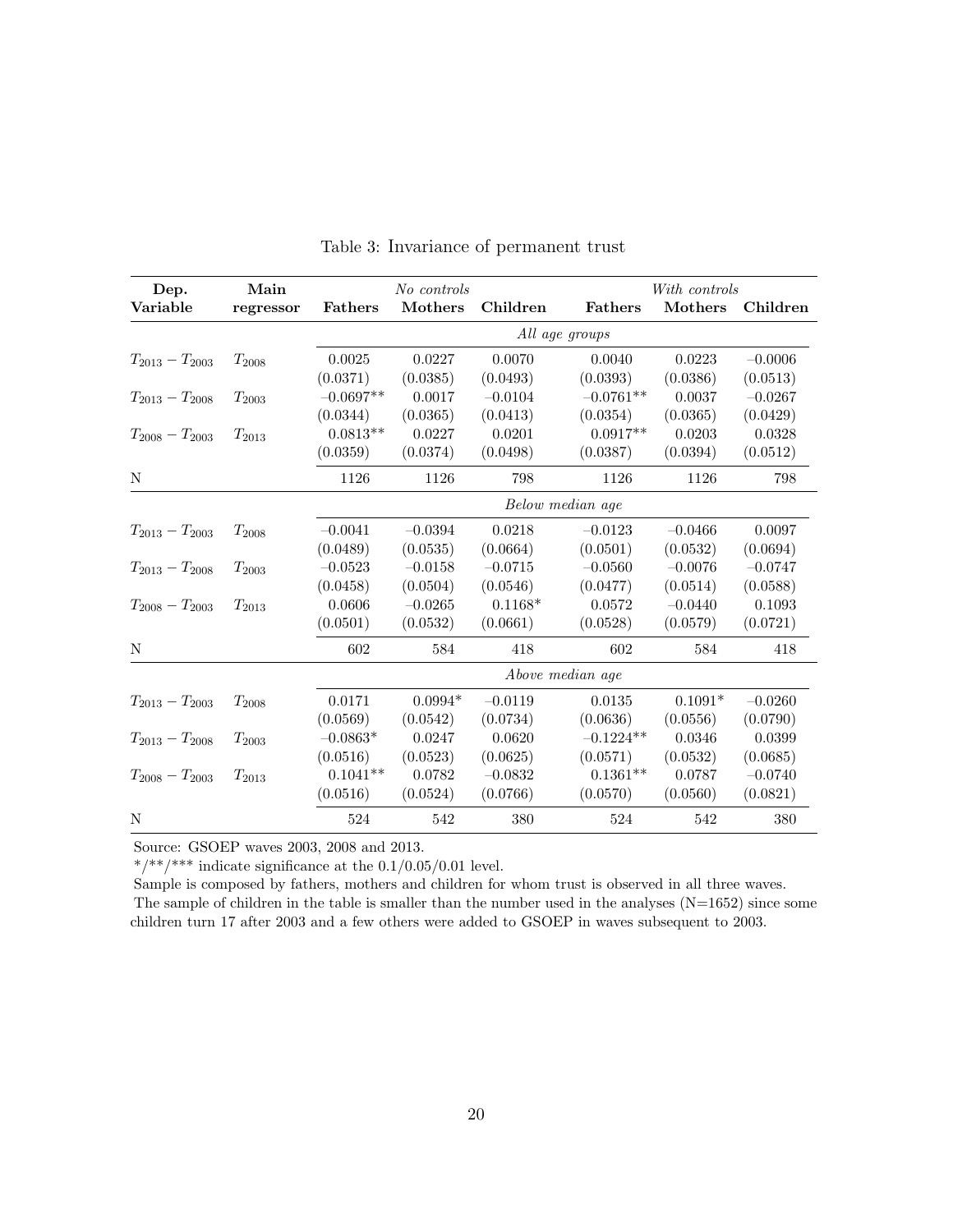|                |        | Permanent trust      |             | Transient shock |  |  |  |  |
|----------------|--------|----------------------|-------------|-----------------|--|--|--|--|
|                |        |                      | No controls |                 |  |  |  |  |
|                | 2003   | 2008<br>2003<br>2008 |             |                 |  |  |  |  |
| <b>Fathers</b> | 0.2063 | 0.2076               | 0.2338      | 0.2294          |  |  |  |  |
| Mothers        | 0.1344 | 0.1437               | 0.2712      | 0.2675          |  |  |  |  |
| Children       | 0.1355 | 0.1382               | 0.3055      | 0.2379          |  |  |  |  |
|                |        | With controls        |             |                 |  |  |  |  |
|                | 2003   | 2008                 | 2003        | 2008            |  |  |  |  |
| <b>Fathers</b> | 0.1809 | 0.1830               | 0.2234      | 0.2204          |  |  |  |  |
| Mothers        | 0.1143 | 0.1227               | 0.2659      | 0.2592          |  |  |  |  |
| Children       | 0.1239 | 0.1237               | 0.2798      | 0.2259          |  |  |  |  |

<span id="page-22-0"></span>Table 4: Variances of permanent trust and transient shock

Source: GSOEP waves 2003, 2008 and 2013 Sample is composed by fathers, mothers and children for whom trust is observed in all three waves Permanent trust derived using Equation [\(9\)](#page-11-2) under accepting the invariance condition in Equation [7](#page-11-0) and the covariances from Table [1.](#page-19-0)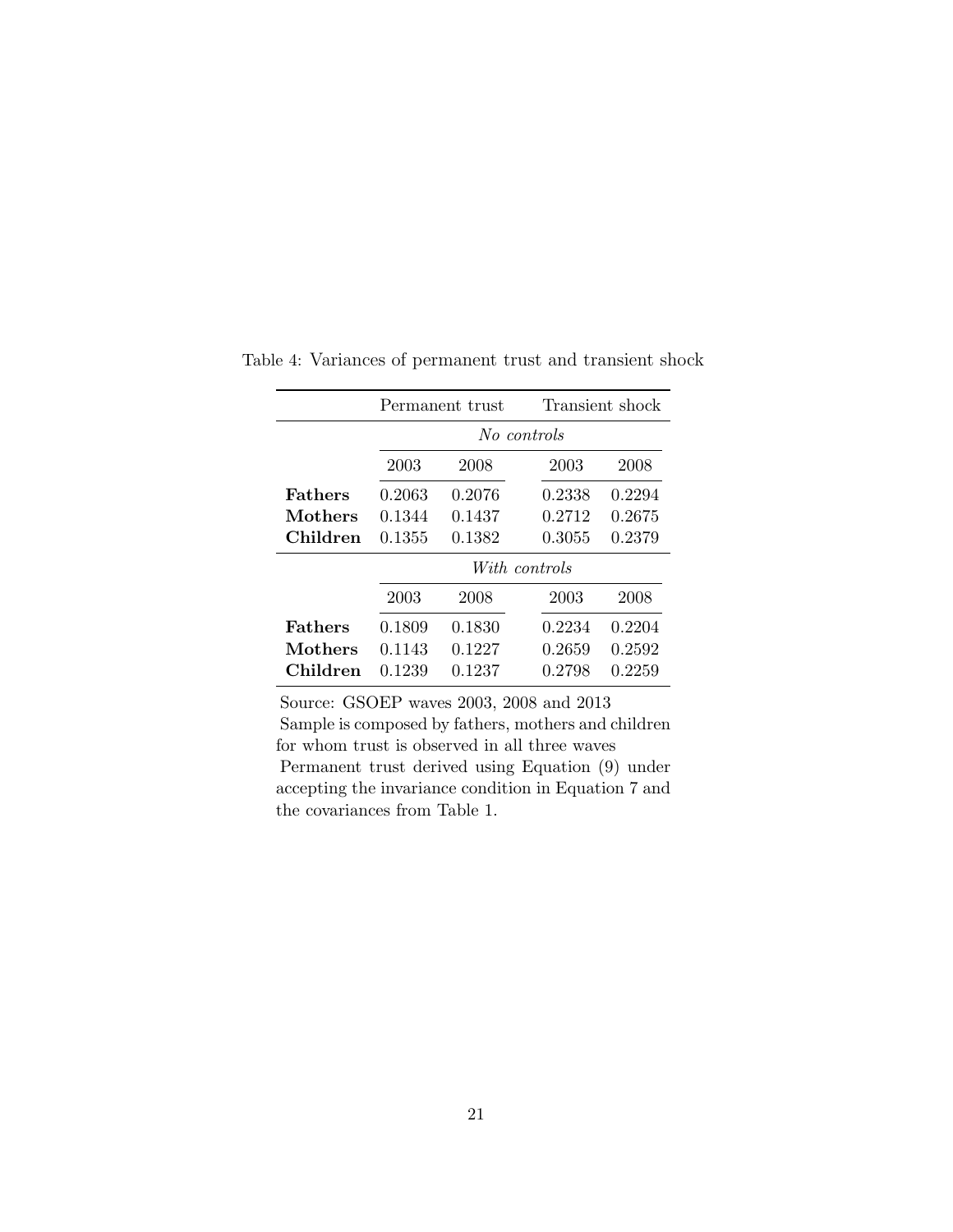<span id="page-23-0"></span>

|                     |             | No controls |             |             | With controls |             |  |  |
|---------------------|-------------|-------------|-------------|-------------|---------------|-------------|--|--|
|                     | <b>OLS</b>  | IV          | IV R.E.     | <b>OLS</b>  | IV            | IV R.E.     |  |  |
| Father's trust      | $0.1044***$ | 0.1041      | 0.1025      | $0.0801***$ | 0.0755        | 0.0725      |  |  |
|                     | (0.0272)    | (0.0768)    | (0.0814)    | (0.0271)    | (0.0776)      | (0.0833)    |  |  |
| Mother's trust      | $0.1254***$ | $0.3523***$ | $0.3668***$ | $0.0985***$ | $0.3271***$   | $0.3444***$ |  |  |
|                     | (0.0286)    | (0.0834)    | (0.0890)    | (0.0294)    | (0.0850)      | (0.0911)    |  |  |
| Constant            | $1.7541***$ | $1.2303***$ | $1.2016***$ | 0.7485      | 0.6492        | 0.5418      |  |  |
|                     | (0.0742)    | (0.1439)    | (0.1463)    | (0.4586)    | (0.4620)      | (0.4697)    |  |  |
| Partial $R^2$ Eq F. |             | 0.129       | 0.122       |             | 0.124         | 0.118       |  |  |
| Partial $R^2$ Eq M. |             | 0.113       | 0.108       |             | 0.113         | 0.108       |  |  |
| F-stat Eq F.        |             | 57.097      | 58.637      |             | 47.720        | 48.220      |  |  |
| F-stat Eq M.        |             | 48.672      | 53.066      |             | 42.417        | 46.500      |  |  |
| DWH $\chi^2$        |             | 22.2109     | 22.8482     |             | 17.5280       | 18.2152     |  |  |
| p-value Sargan      |             | 0.2568      | 0.2342      |             | 0.2211        | 0.2259      |  |  |
| $R^2(Tf^p, Tm^p)$   | 0.0581      | 0.2166      | 0.2287      | 0.0324      | 0.1563        | 0.1676      |  |  |
| $R^2(a_i)$          |             |             | 0.6549      |             |               | 0.6927      |  |  |
| N families          |             |             | 1126        |             |               | 1126        |  |  |
| N                   | 1652        | 1652        | 1652        | 1652        | 1652          | 1652        |  |  |

Table 5: Intergenerational transmission

\*/\*\*/\*\*\* indicate significance at the  $0.1/0.05/0.01$  level.

Sample is composed by fathers and mothers for whom trust is observed in all three waves and children for whom trust is observed in wave 2013.

OLS: Ordinary least squares; IV: Instrumental variable; IV R.E.: Instrumental variable with random effects. In the IV models, observable trust of fathers and mothers in 2013 is instrumented by their observable trust in 2008 and 2003.

Partial  $R^2$  refers to the Shea's partial R-squared of the first stages.

F-stat refers to the F-statistic for the joint significance of the instruments in the first stages.

p-val Sargan indicates the p-value of the Sargan test for overidentification.

DWH  $\chi^2$  refers to the Durbin-Wu-Hausman test for endogeneity.

 $R^2(Tf^p, Tm^p)$  refers to the unfeasible regression for the permanent trust. See Equation [\(4\)](#page-7-0).

 $R^2(a_j)$  refers to the variance explained by unobservable characteristics of the family.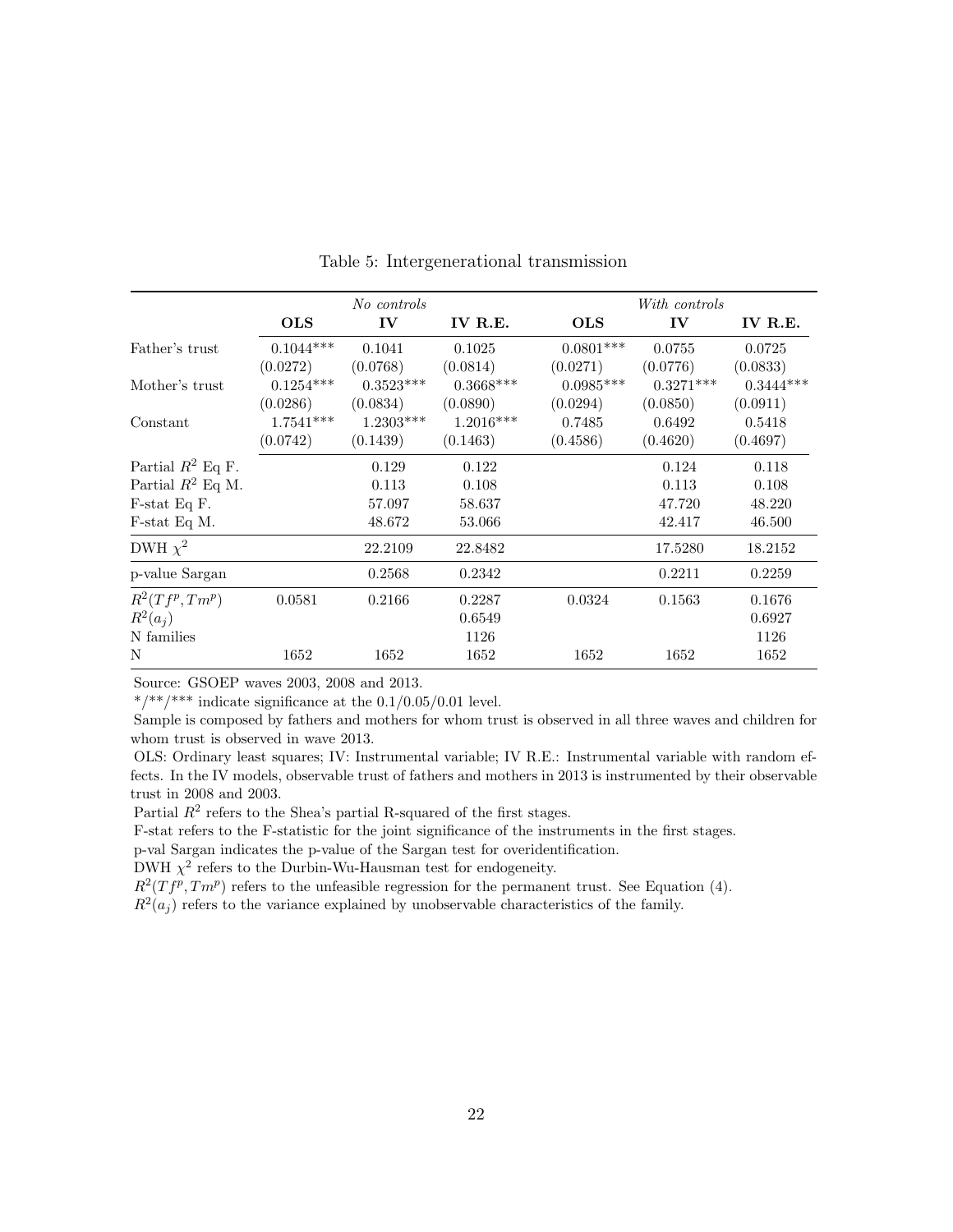<span id="page-24-0"></span>Table 6: Decomposition of observed variance of children in 2013

|                                          | No controls | With controls |
|------------------------------------------|-------------|---------------|
| Variance of observable trust in 2013     | 0.3585      | 0.3235        |
| Variance of transient shock <sup>*</sup> | 0.2379      | 0.2259        |
| Variance of $T_c^p$                      | 0.1206      | 0.0976        |
| Intergenerational transmission           | 0.0276      | 0.0164        |
| Household environment                    | 0.0790      | 0.0676        |
| Residual component                       | 0.0140      | 0.0136        |

Sample is composed by children for whom trust is observed in 2013.  $^{\ast} \mathrm{The}$  variance of the transient shock in 2013 is not identifiable and is thus replaced by the variance in 2008.

Components estimated using [\(9\)](#page-11-2) and results from regressions in Table [5.](#page-23-0)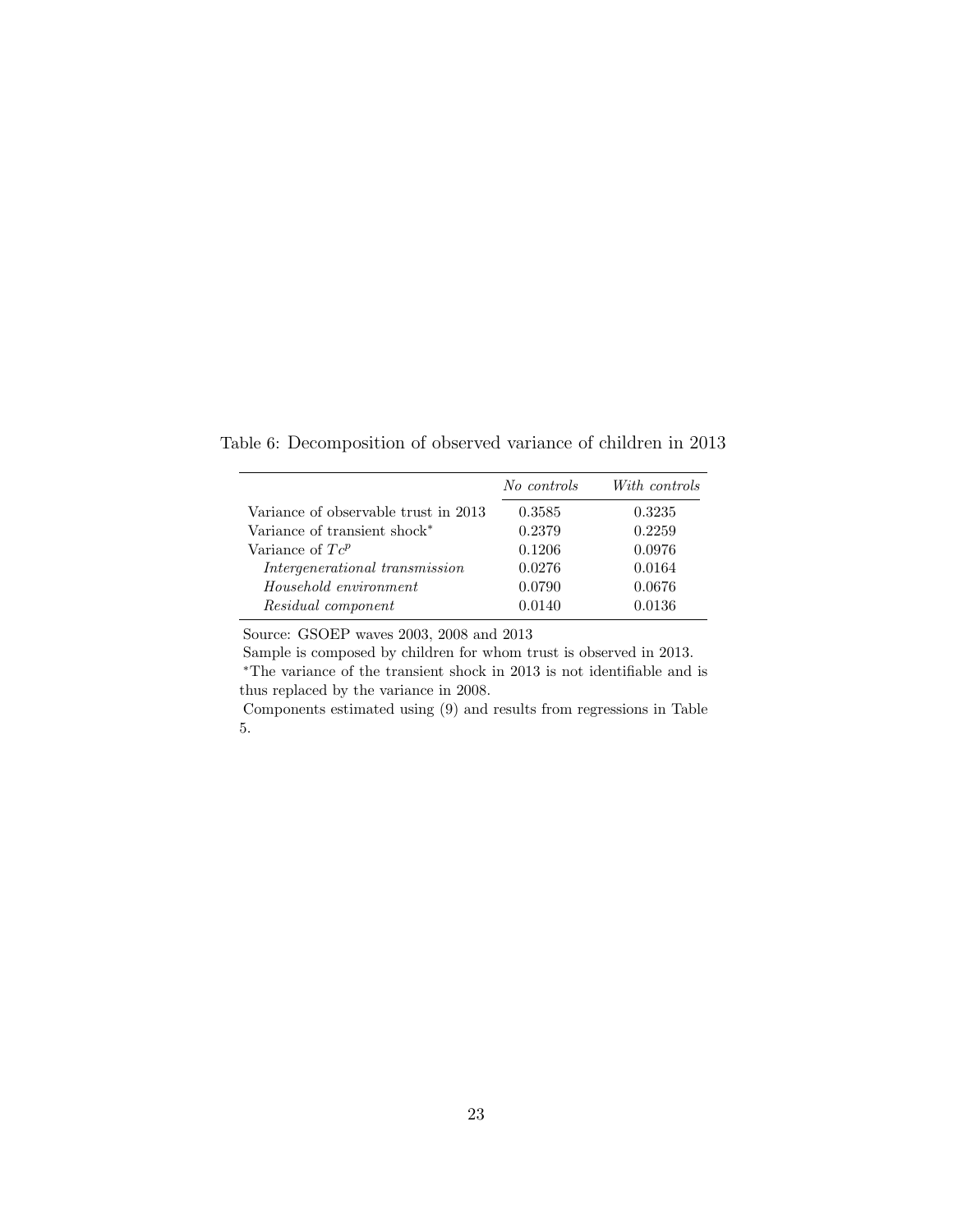# References

- <span id="page-25-0"></span>Alesina, A. and P. Giuliano (2015). Culture and institutions. Journal of Economic Literature 53(4), 898–944.
- <span id="page-25-4"></span>Algan, Y. and P. Cahuc (2013). Trust, growth, and well-being: New evidence and policy implications. In P. Aghion and S. Durlauf (Eds.), Handbook of Economic Growth, Volume 2A. North Holland, Elsevier.
- <span id="page-25-6"></span>Arrow, K. J. (1972). Gift and exchanges. Philosophy  $\mathcal{B}$  Public Affairs 1(4), 343–362.
- <span id="page-25-1"></span>Banfield, E. C. (1958). The Moral Basis of a Backward Society. Free Press; Research Center in Economic Development and Cultural Change [University of Chicago].
- <span id="page-25-12"></span>Barone, G. and S. Mocetti (2016). Intergenerational mobility in the very long run: Florence 1427- 2011. Temi di Discussione Banca d'Italia 1060.
- <span id="page-25-11"></span>Bingley, P. and L. Cappellari (2012). Alike in many ways: Intergenerational and sibling correlations of brothers' earnings. IZA Discussion Paper 6987.
- <span id="page-25-10"></span>Bisin, A., G. Topa, and T. Verdier (2009). Cultural transmission, socialization and the population dynamics of multiple-trait distributions. International Journal of Economic Theory 5 (1), 139– 154.
- <span id="page-25-8"></span>Bisin, A. and T. Verdier (2000). "Beyond the melting pot": Cultural transmission, marriage, and the evolution of ethnic and religious traits. *Quarterly Journal of Economics 115* (3), 955–988.
- <span id="page-25-5"></span>Bisin, A. and T. Verdier (2001). The economics of cultural transmission and the dynamics of preferences. Journal of Economic Theory  $97(2)$ , 298-319.
- <span id="page-25-9"></span>Bisin, A. and T. Verdier (2005). Cultural transmission. The New Palgrave Dictionary of Economics.
- <span id="page-25-13"></span>Bisin, A. and T. Verdier (2011). The economics of cultural transmission and socialization. In M. J. Benhabib J., A. Bisin (Ed.), Handbook of Social Economics, pp. 339–416. North Holland, Elsevier.
- <span id="page-25-3"></span>Bloom, N., R. Sadun, and J. Van Reenen (2012). The organization of firms across countries. The Quarterly Journal of Economics 127 (4), 1663–1705.
- <span id="page-25-7"></span>Boyd, R. and P. J. Richerson (1988). Culture and the evolutionary process. University of Chicago Press.
- <span id="page-25-2"></span>Butler, J., P. Giuliano, and L. Guiso (Forthcoming 2016). The right amount of trust. *Journal of* European Economic Association.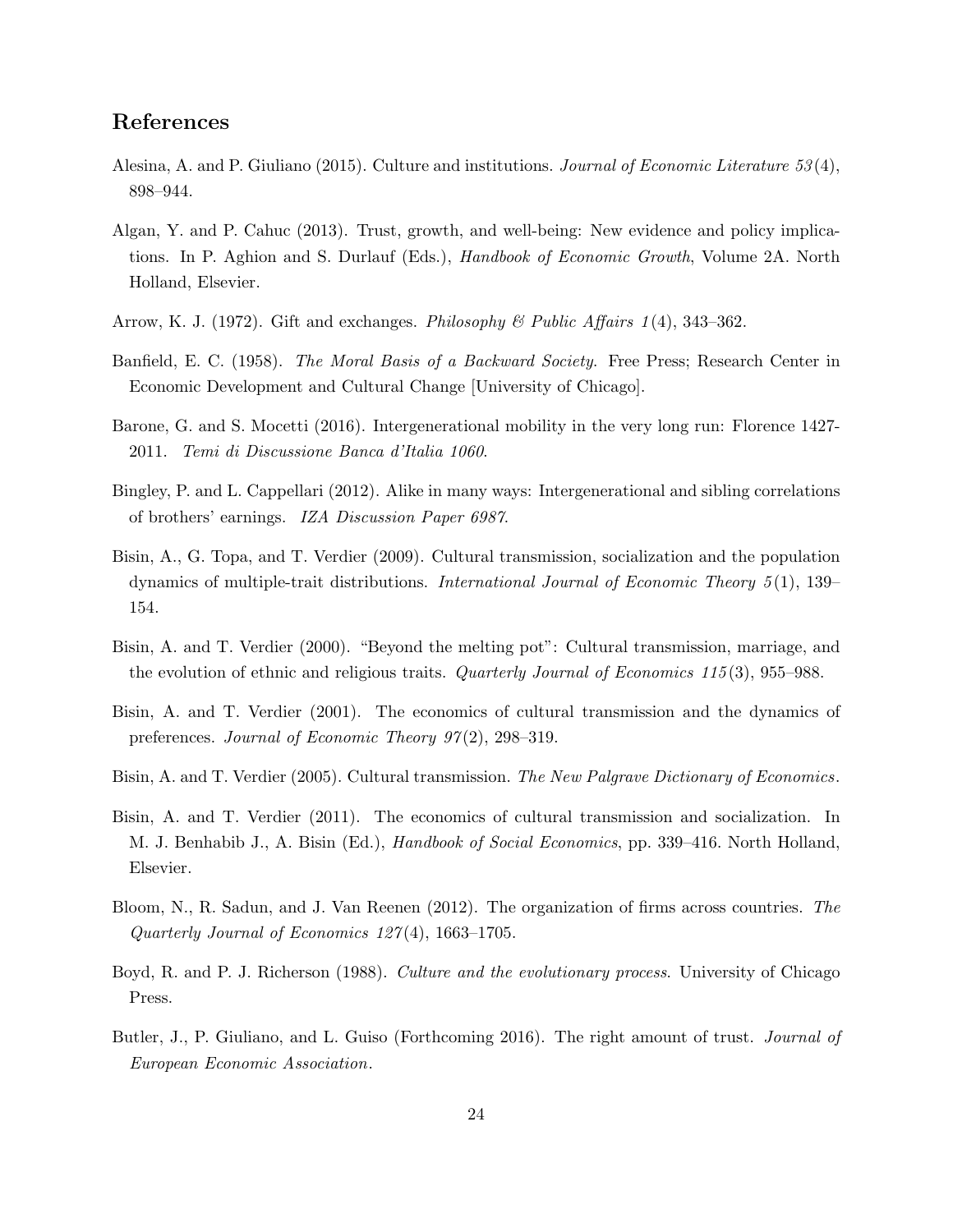- <span id="page-26-10"></span>Cavalli-Sforza, L. L. and M. W. Feldman (1981). Cultural transmission and evolution: A quantitative approach. Princeton University Press.
- <span id="page-26-0"></span>Coleman, J. S. (1988). Social capital in the creation of human capital. American Journal of Sociology, S95–S120.
- <span id="page-26-1"></span>Coleman, J. S. (1990). Foundations of Social Theory. Belknap Press of Harvard University Press Cambridge, Mass.
- <span id="page-26-6"></span>Dohmen, T. J., A. Falk, D. Huffman, and U. Sunde (2012). The intergenerational transmission of risk and trust attitudes. Review of Economic Studies 79 (2), 645–677.
- <span id="page-26-9"></span>Fernández, R. (2008). Culture and economics. Volume 2, pp. 333–40. Palgrave Macmillan Hampshire.
- <span id="page-26-7"></span>Fernández, R. and A. Fogli (2009). Culture: An empirical investigation of beliefs, work, and fertility. American Economic Journal: Macroeconomics 1 (1), 146–177.
- <span id="page-26-2"></span>Fukuyama, F. (1995). Trust: The Social Virtues and the Creation of Prosperity. London : Hamish Hamilton.
- <span id="page-26-13"></span>Güell, M., J. V. R. Mora, and C. I. Telmer (2015). The informational content of surnames, the evolution of intergenerational mobility, and assortative mating. The Review of Economic Studies  $82(2)$ , 693–735.
- <span id="page-26-3"></span>Guiso, L., P. Sapienza, and L. Zingales (2004). The role of social capital in financial development. American Economic Review 94 (3), 526–556.
- <span id="page-26-8"></span>Guiso, L., P. Sapienza, and L. Zingales (2006). Does culture affect economic outcomes? Journal of Economic Perspectives  $20(2)$ , 23-48.
- <span id="page-26-11"></span>Guiso, L., P. Sapienza, and L. Zingales (2008a). Long term persistence. National Bureau of Economic Research Working Paper Series 14278.
- <span id="page-26-12"></span>Guiso, L., P. Sapienza, and L. Zingales (2008b). Social capital as good culture. Journal of the European Economic Association  $6(2-3)$ , 295-320.
- <span id="page-26-4"></span>Guiso, L., P. Sapienza, and L. Zingales (2008c). Trusting the stock market. *Journal of Fi*nance  $63(6)$ ,  $2557-2600$ .
- <span id="page-26-5"></span>Guiso, L., P. Sapienza, and L. Zingales (2009). Cultural biases in economic exchange? The Quarterly Journal of Economics 124 (3), 1095–1131.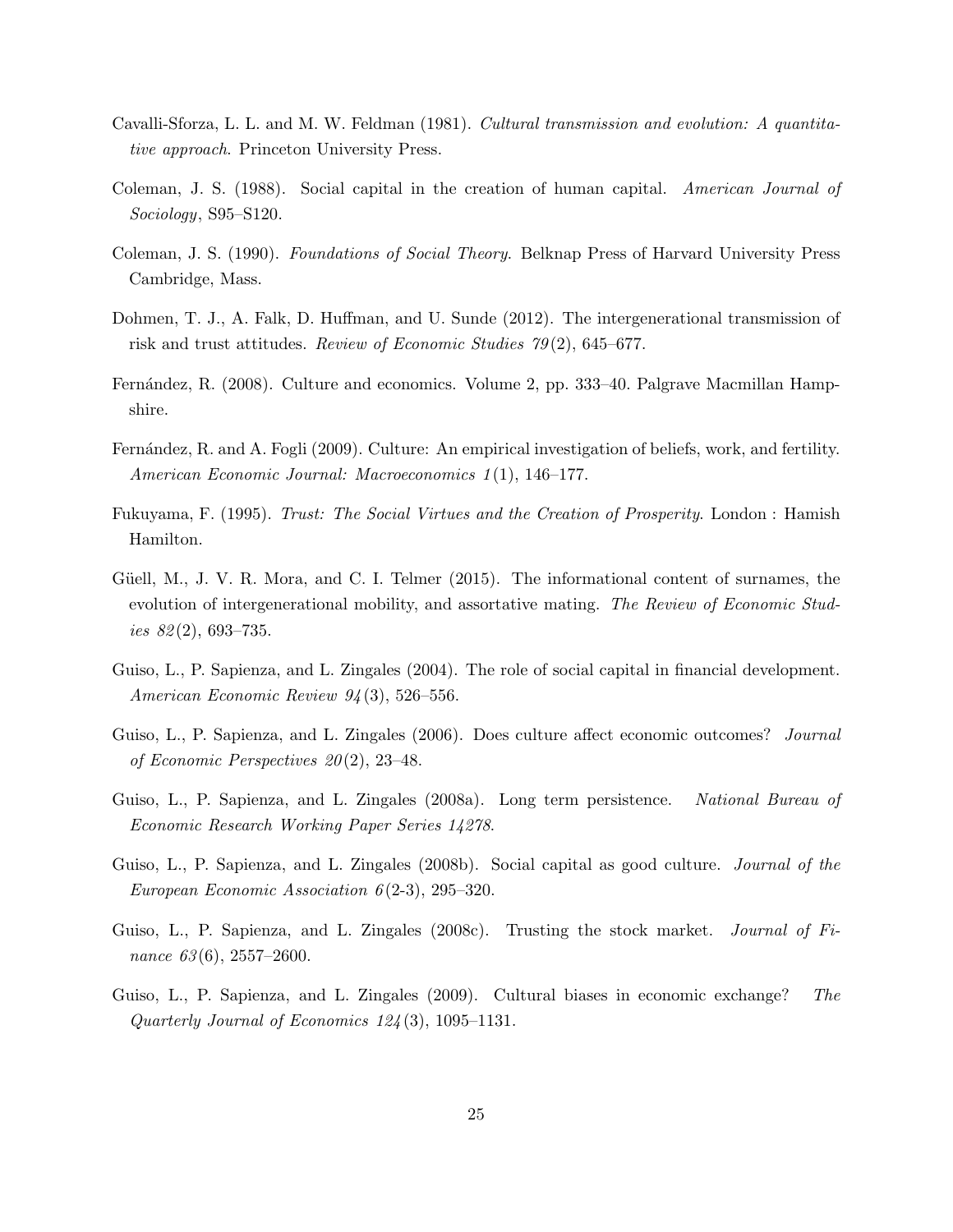- <span id="page-27-10"></span>Haisken-DeNew, J. P. and M. Hahn (2010). Panelwhiz: Efficient data extraction of complex panel data sets? An example using the German SOEP. Journal of Applied Social Science Studies  $130(4)$ , 643–654.
- <span id="page-27-2"></span>Knack, S. and P. Keefer (1997). Does social capital have an economic payoff? A cross-country investigation. The Quarterly Journal of Economics 112 (4), 1251–1288.
- <span id="page-27-3"></span>La Porta, R., F. Lopez-de Silanes, A. Shleifer, and R. Vishny (1997). Legal determinants of external finance. Journal of Finance  $52(3)$ , 1131–1150.
- <span id="page-27-4"></span>Ljunge, M. (2014). Trust issues: Evidence on the intergenerational trust transmission among children of immigrants. Journal of Economic Behavior & Organization 106, 175–196.
- <span id="page-27-5"></span>Moschion, J. and D. Tabasso (2014). Trust of second-generation immigrants: Intergenerational transmission or cultural assimilation? IZA Journal of Migration  $3(1)$ , 1–30.
- <span id="page-27-6"></span>Poulin, M. J. and C. M. Haase (2015). Growing to trust evidence that trust increases and sustains well-being across the life span. Social Psychological and Personality Science  $6(6)$ ,  $614-621$ .
- <span id="page-27-0"></span>Putnam, R. D. (1993). Making democracy work: Civic traditions in modern Italy. Princeton University Press.
- <span id="page-27-1"></span>Putnam, R. D. (2000). Bowling alone: The collapse and revival of American community. Simon & Schuster.
- <span id="page-27-8"></span>Sacerdote, B. (2011). Nature and nurture effects on children's outcomes: What have we learned from studies of twins and adoptees? In M. J. Benhabib J., A. Bisin (Ed.), *Handbook of Social* Economics, pp. 1–30. North Holland, Elsevier.
- <span id="page-27-7"></span>Solon, G., M. Corcoran, R. Gordon, and D. Laren (1991). A longitudinal analysis of sibling correlations in economic status. The Journal of Human Resources 26 (3), 509–534.
- <span id="page-27-11"></span>Theil, H. (1961). Economic forecasts and policy. North-Holland, Amsterdam, 2d rev. ed.
- <span id="page-27-9"></span>Wagner, G. G., J. R. Frick, and J. Schupp (2007). The German Socio-Economic Panel Study (SOEP): Scope, evolution and enhancements. Schmollers Jahrbuch  $127(1)$ , 139–169.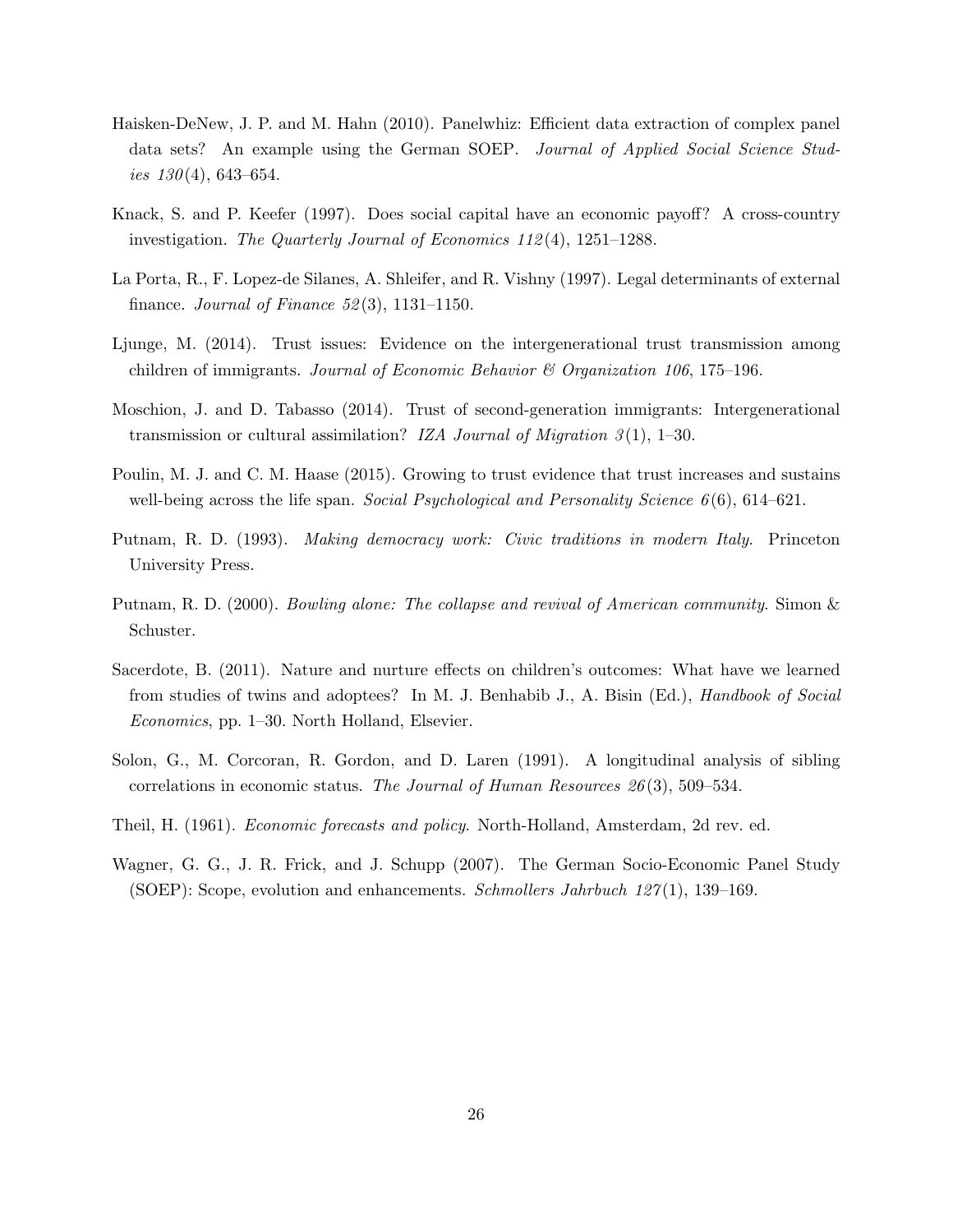## <span id="page-28-0"></span>Appendix - Tables and Figures

|                                                    | Children   | Fathers    | Mothers    |
|----------------------------------------------------|------------|------------|------------|
| Trust: 2013                                        | 2.2912     | 2.368      | 2.3372     |
|                                                    | (0.6172)   | (0.6227)   | (0.6347)   |
| Trust: 2008 <sup>+</sup>                           | 2.3511     | 2.3874     | 2.3372     |
|                                                    | (0.624)    | (0.654)    | (0.6347)   |
| Trust: $2003^{++}$                                 | 2.3679     | $2.3565\,$ | 2.3341     |
|                                                    | (0.6637)   | (0.6535)   | (0.6359)   |
| $Males*$                                           | 0.5097     | 1          | 0          |
|                                                    | (0.5001)   | (0)        | (0)        |
| Age                                                | 28.7464    | 58.8469    | 56.1858    |
|                                                    | (8.4223)   | (8.91)     | (8.4305)   |
| Number of siblings                                 | 1.5145     | 2.0048     | 2.1483     |
|                                                    | (1.0897)   | (1.734)    | (1.7952)   |
| German national*                                   | 0.9643     | 0.9437     | ${0.9395}$ |
|                                                    | (0.1856)   | (0.2306)   | (0.2385)   |
| Education: No Degree/In School*                    | 0.1907     | 0.0212     | 0.026      |
|                                                    | (0.393)    | (0.144)    | (0.1593)   |
| Education: Secondary School Degree*                | 0.112      | 0.3493     | 0.2869     |
|                                                    | (0.3154)   | (0.4769)   | (0.4525)   |
| Education: Intermediate School Degree*             | 0.2669     | 0.2887     | 0.4201     |
|                                                    | (0.4425)   | (0.4533)   | (0.4937)   |
| Education: Technical/Upper Secondary/Other Degree* | 0.4304     | 0.3408     | 0.2669     |
|                                                    | (0.4953)   | (0.4741)   | (0.4425)   |
| Place raised at 15: Unreported*                    | 0.1659     | 0.1822     | 0.1901     |
|                                                    | (0.3721)   | (0.3861)   | (0.3925)   |
| Place raised at 15: Large city*                    | 0.1992     | 0.1489     | 0.1562     |
|                                                    | (0.3995)   | (0.3561)   | (0.3631)   |
| Place raised at 15: Medium city*                   | 0.2488     | 0.2312     | 0.2191     |
|                                                    | (0.4324)   | (0.4217)   | (0.4138)   |
| Place raised at 15: Small city*                    | 0.3087     | 0.4195     | 0.4159     |
|                                                    | (0.4621)   | (0.4936)   | (0.493)    |
| Place raised at 15: Countryside*                   | $0.0775\,$ | 0.0182     | 0.0188     |
|                                                    | (0.2674)   | (0.1336)   | (0.1357)   |
| Ν                                                  |            | 1652       |            |

Table A1: Summary statistics

Source: GSOEP waves 2003, 2008 and 2013.

Sample is composed by fathers and mothers for whom trust is observed in all three waves and children for whom trust is observed in wave 2013.

\* refers to dummy variables.

<sup>+</sup> trust is calculated on the subsample of 1179 children for whom trust is observed in 2013 and in 2008; ++ trust is calculated on the subsample of 810 children for whom trust is observed also in 2013 and 2003.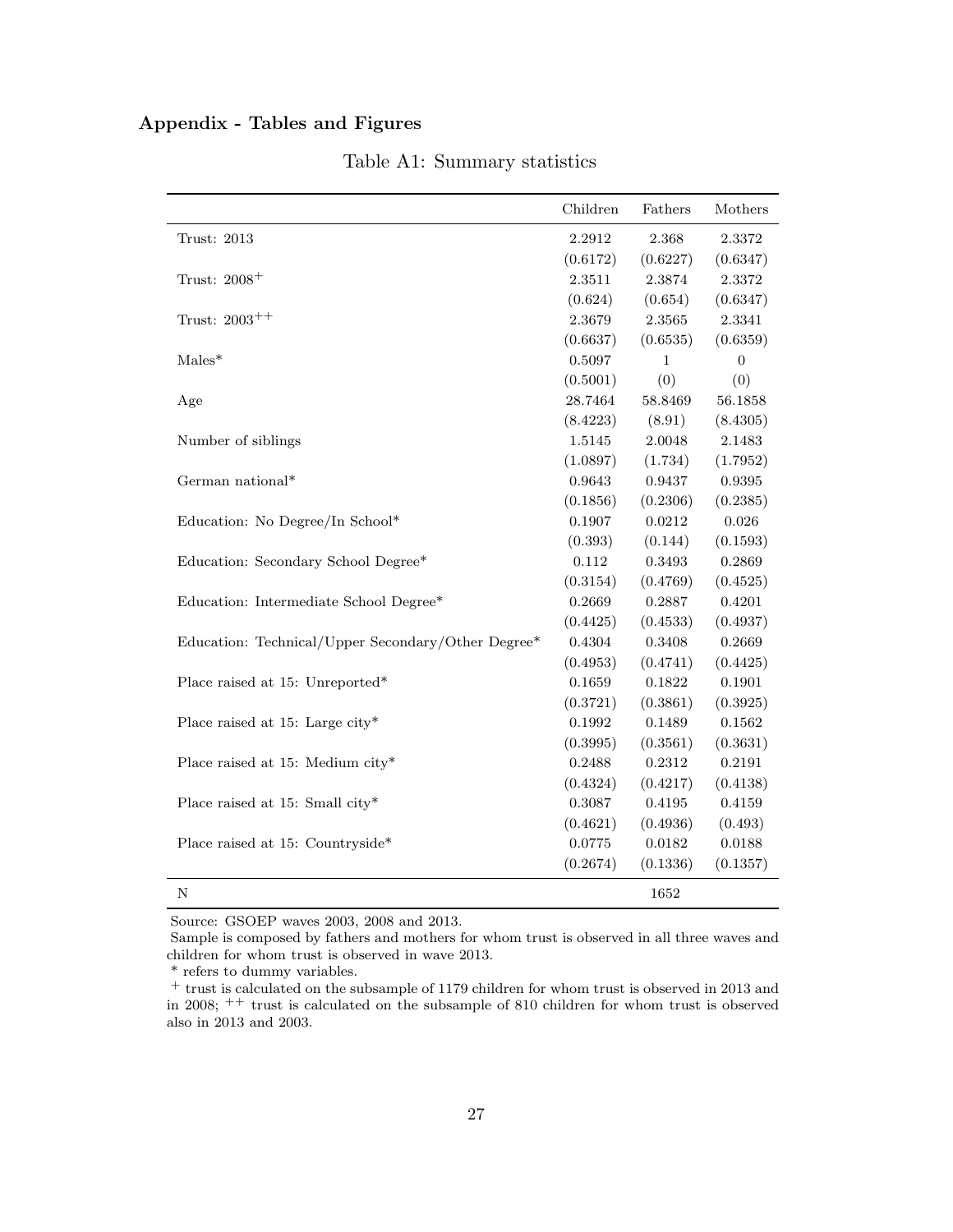|                       |           | Number of waves |          |
|-----------------------|-----------|-----------------|----------|
|                       | 1         | 2               | 3        |
| Trust: Children, 2013 | 2.295     | 2.2926          | 2.2882   |
|                       | (0.6526)  | (0.6131)        | (0.5987) |
| Trust: Fathers, 2013  | $2.2777*$ | 2.4173          | 2.396    |
|                       | (0.6367)  | (0.5881)        | (0.6265) |
| Trust: Fathers, 2008  | 2.3557    | 2.4427          | 2.3784   |
|                       | (0.6751)  | (0.6526)        | (0.6412) |
| Trust: Fathers, 2003  | 2.3514    | 2.3766          | 2.3496   |
|                       | (0.6901)  | (0.6354)        | (0.641)  |
| Trust: Mothers, 2013  | 2.269     | 2.3181          | 2.3333   |
|                       | (0.6336)  | (0.5652)        | (0.619)  |
| Trust: Mothers, 2008  | $2.282*$  | 2.3562          | 2.3596   |
|                       | (0.6382)  | (0.6106)        | (0.6433) |
| Trust: Mothers, 2003  | 2.3297    | 2.3613          | 2.3233   |
|                       | (0.6425)  | (0.6322)        | (0.6342) |
| N                     | 461       | 393             | 798      |

<span id="page-29-0"></span>Table A2: Structure of the panel

Columns header refers to the number of waves children are observed. 1 means that children are observed only in 2013; 2 means that children are observed in 2013 and in 2008 or in 2013 and in 2003; 3 means that children are observed across the three waves

\* indicates that trust values are significantly different with respect to those pertinent to the subsample of children observed across the three waves (i.e. p-values of a t-test for the difference of two means are below 0.05).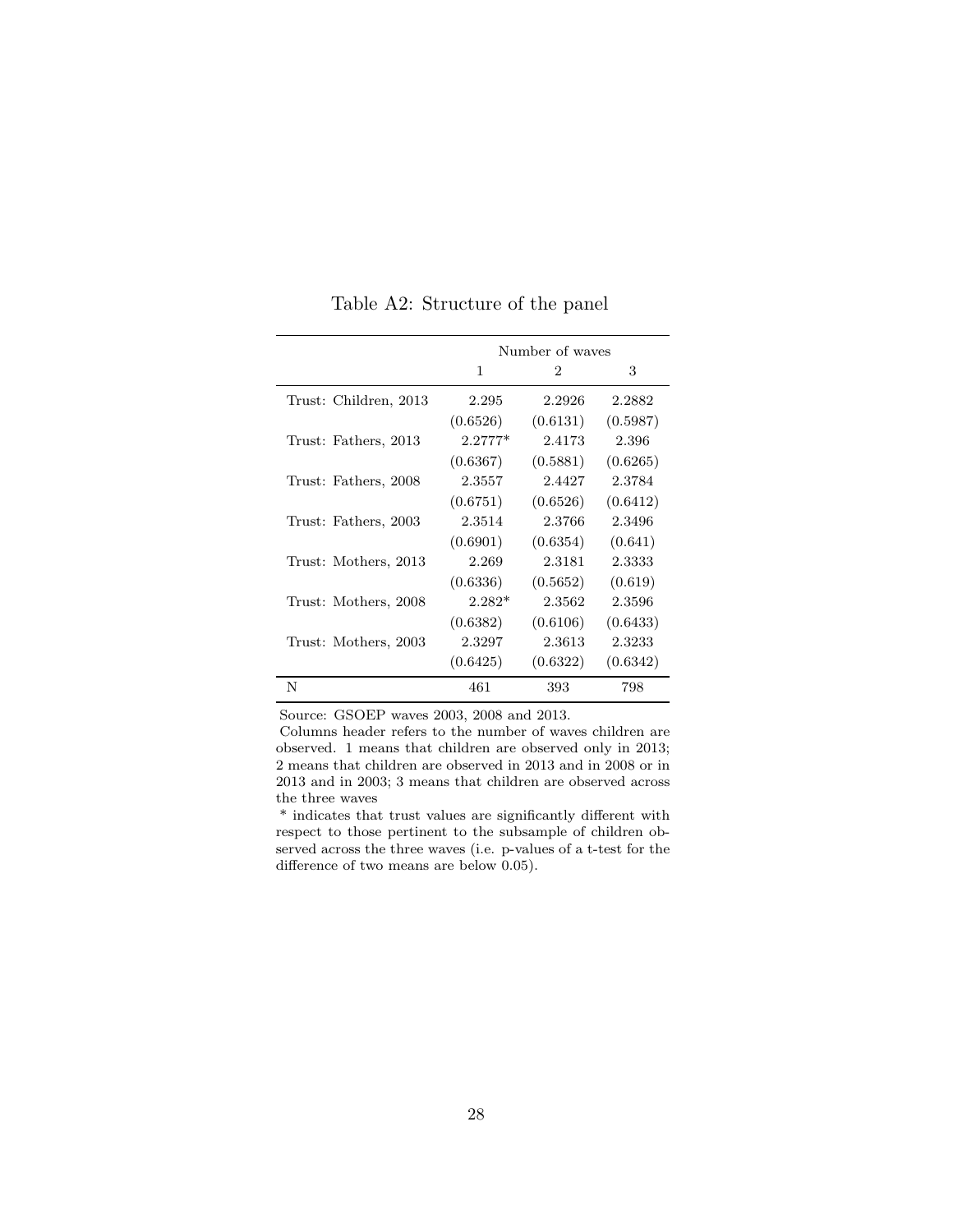| Dep.                | Main        |                | No controls |                  | With controls |  |
|---------------------|-------------|----------------|-------------|------------------|---------------|--|
| Variable            | regressor   | <b>Fathers</b> | Mothers     | <b>Fathers</b>   | Mothers       |  |
|                     |             | All age groups |             |                  |               |  |
| $T_{2013}-T_{2003}$ | $Tc_{2013}$ | $0.0516*$      | $-0.0035$   | 0.0450           | $-0.0168$     |  |
|                     |             | (0.0294)       | (0.0305)    | (0.0298)         | (0.0307)      |  |
| $T_{2013}-T_{2008}$ | $Tc_{2013}$ | 0.0148         | 0.0115      | 0.0067           | 0.0050        |  |
|                     |             | (0.0278)       | (0.0308)    | (0.0282)         | (0.0312)      |  |
| $T_{2008}-T_{2003}$ | $Tc_{2013}$ | 0.0368         | $-0.0150$   | 0.0384           | $-0.0217$     |  |
|                     |             | (0.0284)       | (0.0319)    | (0.0285)         | (0.0327)      |  |
| N                   |             | 1652           | 1652        | 1652             | 1652          |  |
|                     |             |                |             | Below median age |               |  |
| $T_{2013}-T_{2003}$ | $Tc_{2013}$ | 0.0323         | $-0.0409$   | 0.0322           | $-0.0573$     |  |
|                     |             | (0.0387)       | (0.0382)    | (0.0389)         | (0.0394)      |  |
| $T_{2013}-T_{2008}$ | $Tc_{2013}$ | 0.0063         | $-0.0391$   | 0.0178           | $-0.0431$     |  |
|                     |             | (0.0360)       | (0.0383)    | (0.0372)         | (0.0389)      |  |
| $T_{2008}-T_{2003}$ | $Tc_{2013}$ | 0.0259         | $-0.0018$   | 0.0143           | $-0.0142$     |  |
|                     |             | (0.0373)       | (0.0404)    | (0.0367)         | (0.0413)      |  |
| Ν                   |             | 891            | 875         | 891              | 875           |  |
|                     |             |                |             | Above median age |               |  |
| $T_{2013}-T_{2003}$ | $Tc_{2013}$ | $0.0796*$      | 0.0446      | 0.0569           | 0.0191        |  |
|                     |             | (0.0451)       | (0.0492)    | (0.0448)         | (0.0497)      |  |
| $T_{2013}-T_{2008}$ | $Tc_{2013}$ | 0.0291         | 0.0773      | $-0.0152$        | 0.0428        |  |
|                     |             | (0.0434)       | (0.0499)    | (0.0426)         | (0.0509)      |  |
| $T_{2008}-T_{2003}$ | $Tc_{2013}$ | 0.0505         | $-0.0327$   | $0.0721*$        | $-0.0237$     |  |
|                     |             | (0.0439)       | (0.0513)    | (0.0430)         | (0.0526)      |  |
| N                   |             | 761            | 777         | 761              | 777           |  |

Table A3: Correlation between transient shocks - parents/children

\*/\*\*/\*\*\* indicate significance at the  $0.1/0.05/0.01$  level.

Sample is composed by fathers and mothers for whom trust is observed in all three waves and children for whom trust is observed in wave 2013.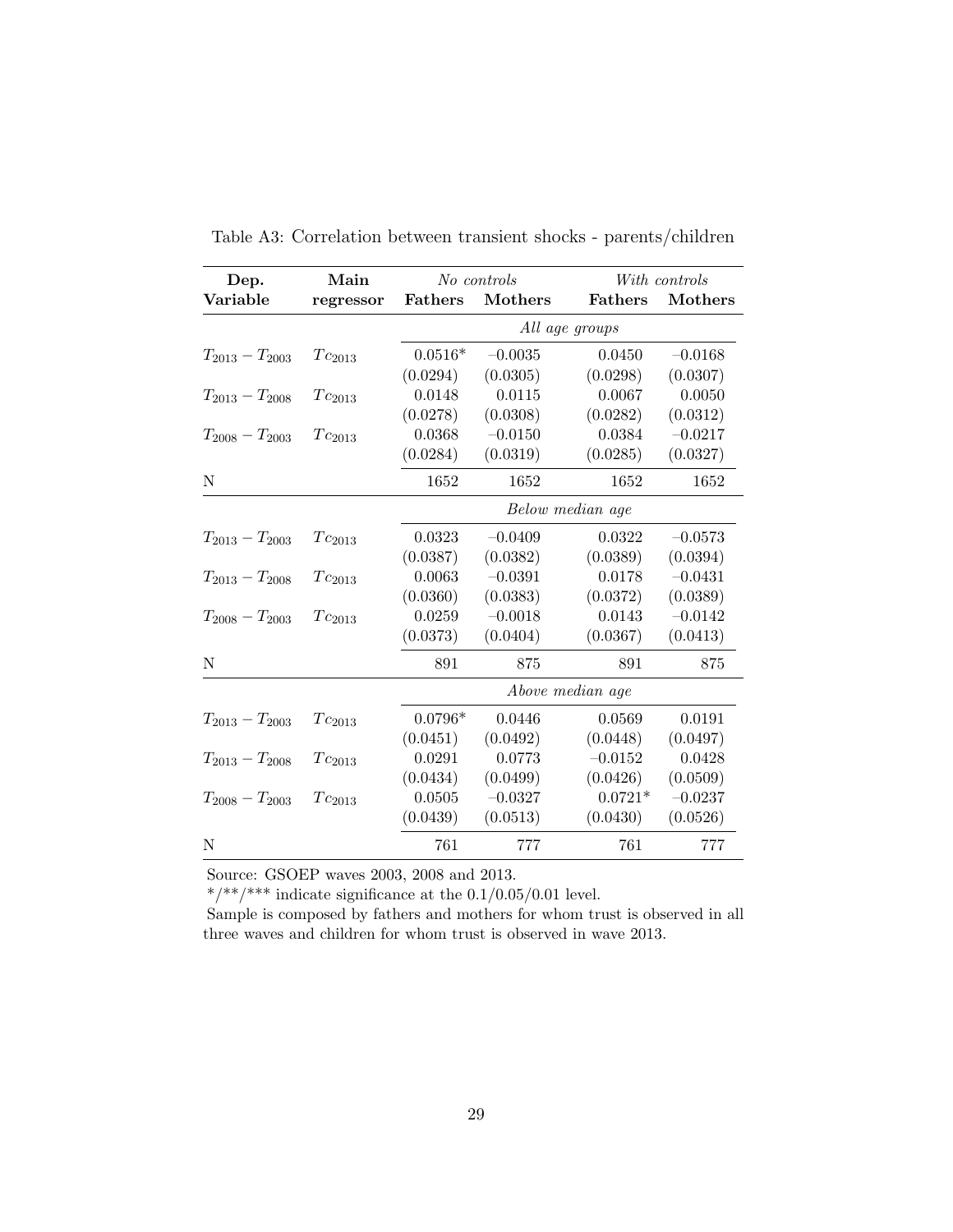<span id="page-31-0"></span>

|                | No controls |             |                | With controls |             |                |
|----------------|-------------|-------------|----------------|---------------|-------------|----------------|
|                | <b>OLS</b>  | IV          | <b>IV R.E.</b> | <b>OLS</b>    | ΙV          | <b>IV R.E.</b> |
| Father's trust | $0.1053***$ | 0.0093      | $-0.0027$      | $0.0990**$    | $-0.0017$   | $-0.0204$      |
|                | (0.0401)    | (0.1155)    | (0.1197)       | (0.0409)      | (0.1185)    | (0.1251)       |
| Mother's trust | $0.1116***$ | $0.4715***$ | $0.5045***$    | $0.0859**$    | $0.4562***$ | $0.4978***$    |
|                | (0.0409)    | (0.1225)    | (0.1300)       | (0.0428)      | (0.1241)    | (0.1315)       |

Table A4: Intergenerational transmission - fathers bwlow median age

\*/\*\*/\*\*\*\* indicate significance at the  $0.1/0.05/0.01$  level.

Sample is composed by fathers and mothers for whom trust is observed in all three waves The sample is further reduced to only fathers with age below the median and children for whom trust is observed in wave 2013.

OLS: Ordinary least squares; IV: Instrumental variable; IV R.E.: Instrumental variable with random effects. In the IV models, observable trust of fathers and mothers in 2013 is instrumented by their observable trust in 2008 and 2003.

<span id="page-31-1"></span>

|                | No controls |               |             | With controls |             |             |  |
|----------------|-------------|---------------|-------------|---------------|-------------|-------------|--|
|                |             |               |             | Males         |             |             |  |
|                | <b>OLS</b>  | $\mathbf{IV}$ | IV R.E.     | <b>OLS</b>    | IV          | IV R.E.     |  |
| Father's trust | $0.1350***$ | 0.1203        | 0.1269      | $0.1182***$   | 0.0935      | 0.0935      |  |
|                | (0.0365)    | (0.1242)      | (0.1266)    | (0.0388)      | (0.1301)    | (0.1328)    |  |
| Mother's trust | $0.0963**$  | $0.3034**$    | $0.3009**$  | $0.0856**$    | $0.2660**$  | $0.2660**$  |  |
|                | (0.0407)    | (0.1306)      | (0.1326)    | (0.0431)      | (0.1297)    | (0.1325)    |  |
|                |             |               |             | Females       |             |             |  |
|                | <b>OLS</b>  | $\mathbf{IV}$ | IV R.E.     | <b>OLS</b>    | IV          | IV R.E.     |  |
| Father's trust | $0.0761**$  | 0.0989        | 0.0637      | 0.0414        | 0.0684      | 0.0520      |  |
|                | (0.0386)    | (0.0906)      | (0.0936)    | (0.0371)      | (0.0897)    | (0.0936)    |  |
| Mother's trust | $0.1536***$ | $0.3994***$   | $0.4494***$ | $0.1168***$   | $0.3629***$ | $0.3955***$ |  |
|                | (0.0383)    | (0.1026)      | (0.1054)    | (0.0383)      | (0.1024)    | (0.1063)    |  |

Table A5: Intergenerational transmission - by gender

Source: GSOEP waves 2003, 2008 and 2013.

\*/\*\*/\*\*\* indicate significance at the  $0.1/0.05/0.01$  level.

Sample is composed by fathers and mothers for whom trust is observed in all three waves and children for whom trust is observed in wave 2013.

OLS: Ordinary least squares; IV: Instrumental variable; IV R.E.: Instrumental variable with random effects. In the IV models, observable trust of fathers and mothers in 2013 is instrumented by their observable trust in 2008 and 2003.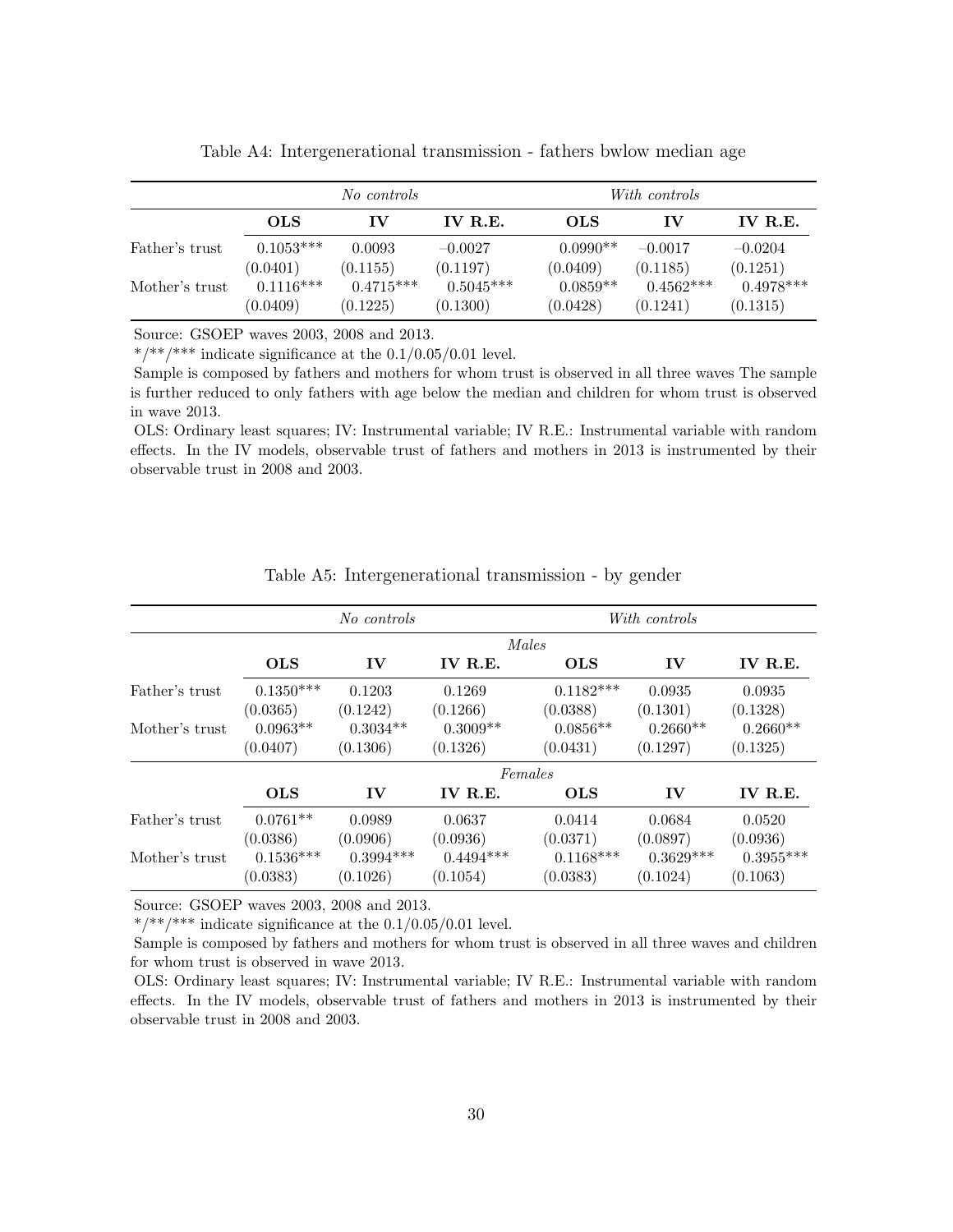<span id="page-32-0"></span>

| Main<br>Dep.        |             |           | No controls | With controls |           |  |
|---------------------|-------------|-----------|-------------|---------------|-----------|--|
| Variable            | regressor   | Sibling 1 | Sibling 2   | Sibling 1     | Sibling 2 |  |
| $T_{2013}-T_{2003}$ | $Tc_{2013}$ | $-0.1079$ | $-0.0497$   | $-0.0820$     | 0.0056    |  |
|                     |             | (0.0998)  | (0.1044)    | (0.1358)      | (0.1318)  |  |
| $T_{2013}-T_{2008}$ | $Tc_{2013}$ | 0.0664    | 0.1399      | 0.0898        | 0.1767    |  |
|                     |             | (0.0930)  | (0.0964)    | (0.1075)      | (0.1156)  |  |
| $T_{2008}-T_{2003}$ | $Tc_{2013}$ | $-0.1743$ | $-0.1896*$  | $-0.1718$     | $-0.1711$ |  |
|                     |             | (0.1057)  | (0.1105)    | (0.1400)      | (0.1281)  |  |
| N                   |             | 163       | 163         | 163           | 163       |  |

Table A6: Correlation between transient shocks - siblings

\*/\*\*/\*\*\* indicate significance at the  $0.1/0.05/0.01$  level.

Sample is composed by N pairs (326 individuals) of children observed in families where there are at least two siblings in 2013 and for whom trust is observed. Pairs are formed by the two youngest siblings. Sibling 1 (2) indicates that the dependent variable refers to the youngest (second youngest) sibling and the main regressor refers to the second youngest (youngest) sibling. Controls include all covariates for both siblings and for the parents. We include only once control variables that are highly collinear between siblings (nationality, number of siblings, place of living at age of 15 and average trust in the region of residence)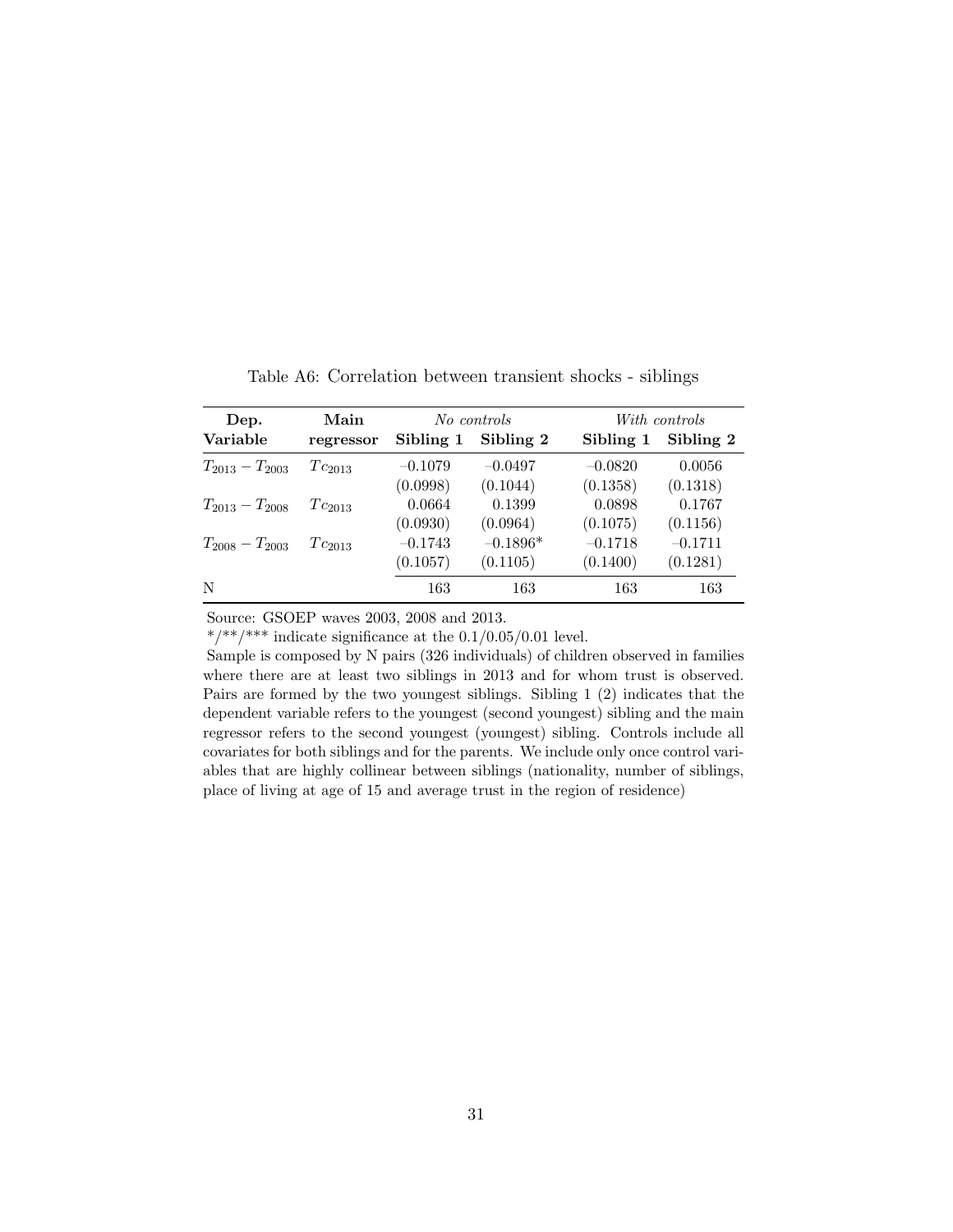<span id="page-33-0"></span>

Figure A1: Difference in parental trust over time

Source: GSOEP waves 2003, 2008 and 2013.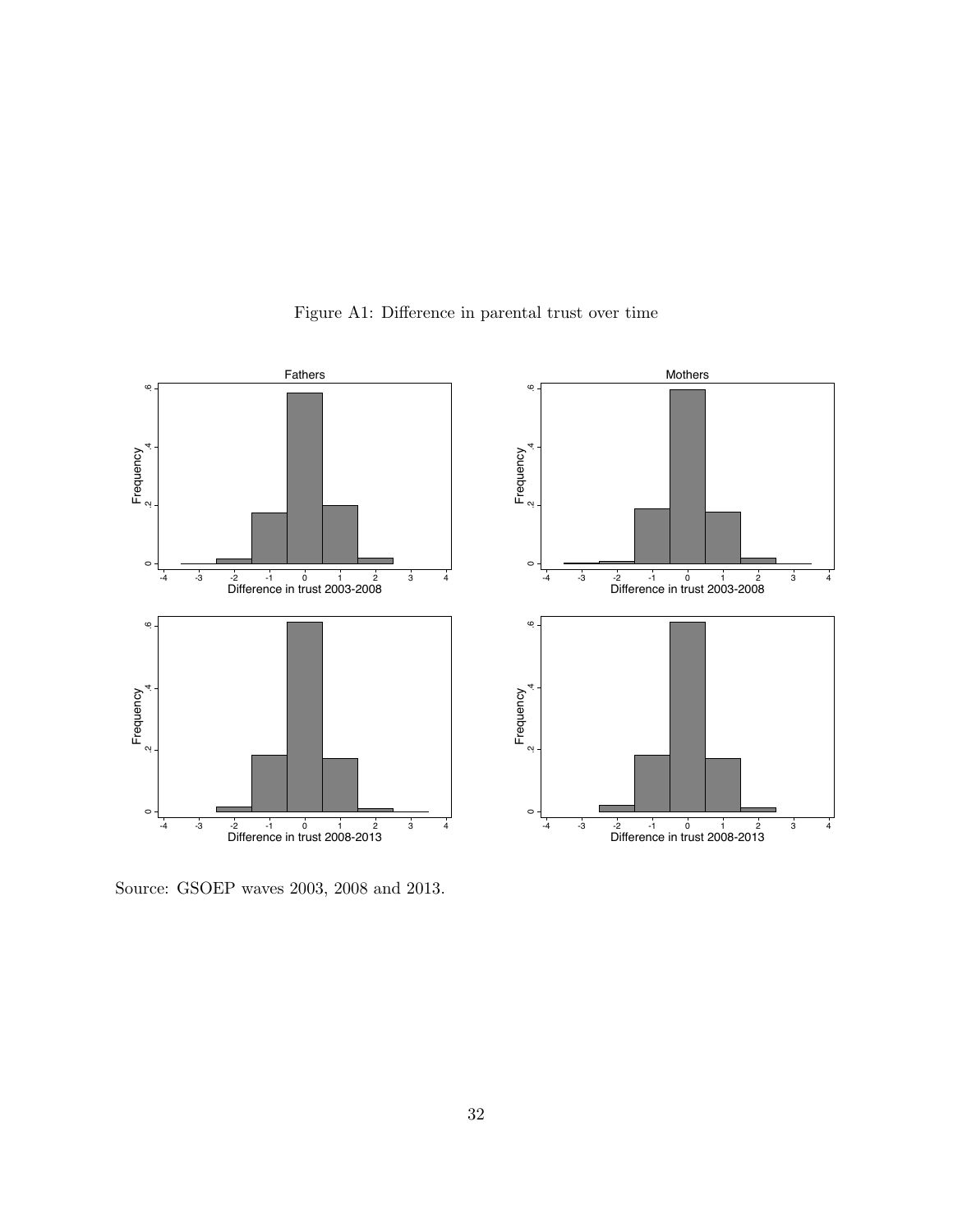

Figure A2: Trust over the life cycle

Source: GSOEP waves 2003, 2008 and 2013. 33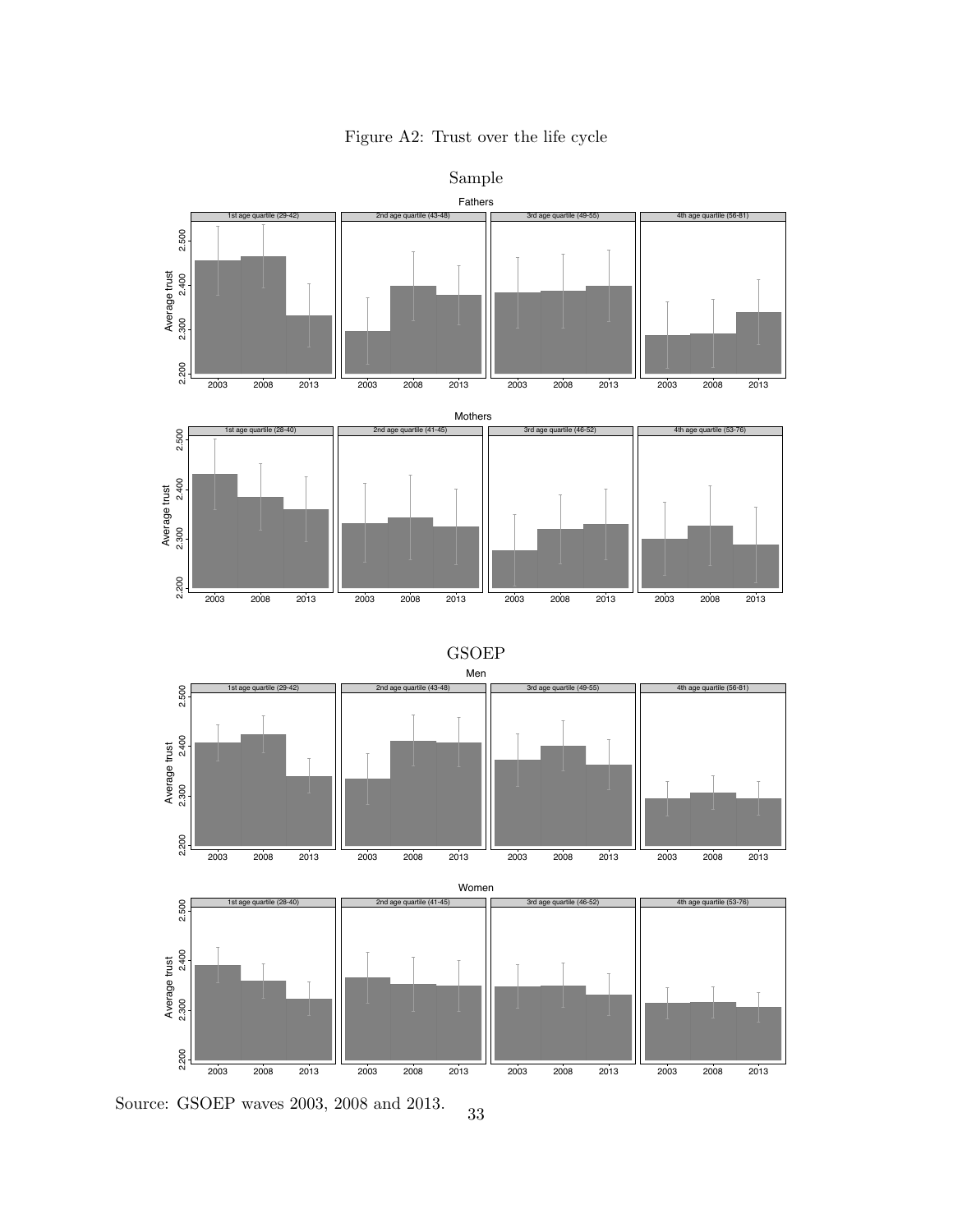#### Appendix - Econometrics

### A1 Measurement error bias with two explanatory variables

In the transmission equation:

$$
T c_{it}^p = \beta_0 + \beta_1 T f_{it}^p + \beta_2 T m_{it}^p + \epsilon_{it}
$$
\n
$$
\tag{11}
$$

the permanent trust of fathers and mothers are measured with error. Results in Table [5](#page-23-0) show that using lagged trust as an instrumental variable to correct for the resulting bias makes a major difference for the estimated coefficient of mothers, while it is nearly irrelevant for the estimated coefficient of fathers. This result might seem puzzling in light of the textbook notion that measurement errors on the explanatory variable imply an attenuation bias. To provide an explanation, we make use of an approximation to the OLS bias due to measurement error proposed by [Theil](#page-27-11) [\(1961\)](#page-27-11), who shows that when there are two regressors both affected by measurement errors the approximate OLS bias is:

<span id="page-35-0"></span>
$$
bias(\beta_1) = -\frac{\beta_1 \lambda_1}{1 - \rho^2} + \frac{\beta_2 \lambda_2 \rho}{1 - \rho^2}
$$
\n(12)

<span id="page-35-1"></span>
$$
bias(\beta_2) = -\frac{\beta_2 \lambda_2}{1 - \rho^2} + \frac{\beta_1 \lambda_1 \rho}{1 - \rho^2}
$$
\n(13)

where  $\rho$  is the correlation coefficient between the *true* regressors and  $\lambda_j$ ,  $j \in \{1,2\}$  is the ratio of the variance of the measurement error to the variance of the respective observable regressor (i.e., the sum of the variances of the measurement error and of the true regressor). If  $\rho$  were equal to zero, the bias would collapse to the standard attenuation bias. In this instance, the correlation between the two explanatory variables is large ( $\rho$  is 0.647 for the model without controls and 0.571 for the model with controls), hence the second component on the right-hand side of the equation has a positive sign, counterbalancing the standard attenuation bias, since both  $\beta_1$  and  $\beta_2$  are positive in our case. Deriving the values of  $\lambda_j$  and  $\beta_j$  from Tables [4](#page-22-0) and [5](#page-23-0) and plugging them in the equations [\(12\)](#page-35-0) and [\(13\)](#page-35-1), we obtain a bias for the coefficient of fathers of 0.173 and of 0.139 in the models without and with controls, while the biases for the coefficients of mothers are  $-0.351$  and  $-0.313$ , respectively. This is in line with the difference we observe between the OLS and the IV estimates in Table [5,](#page-23-0) also taking into account sampling variability.